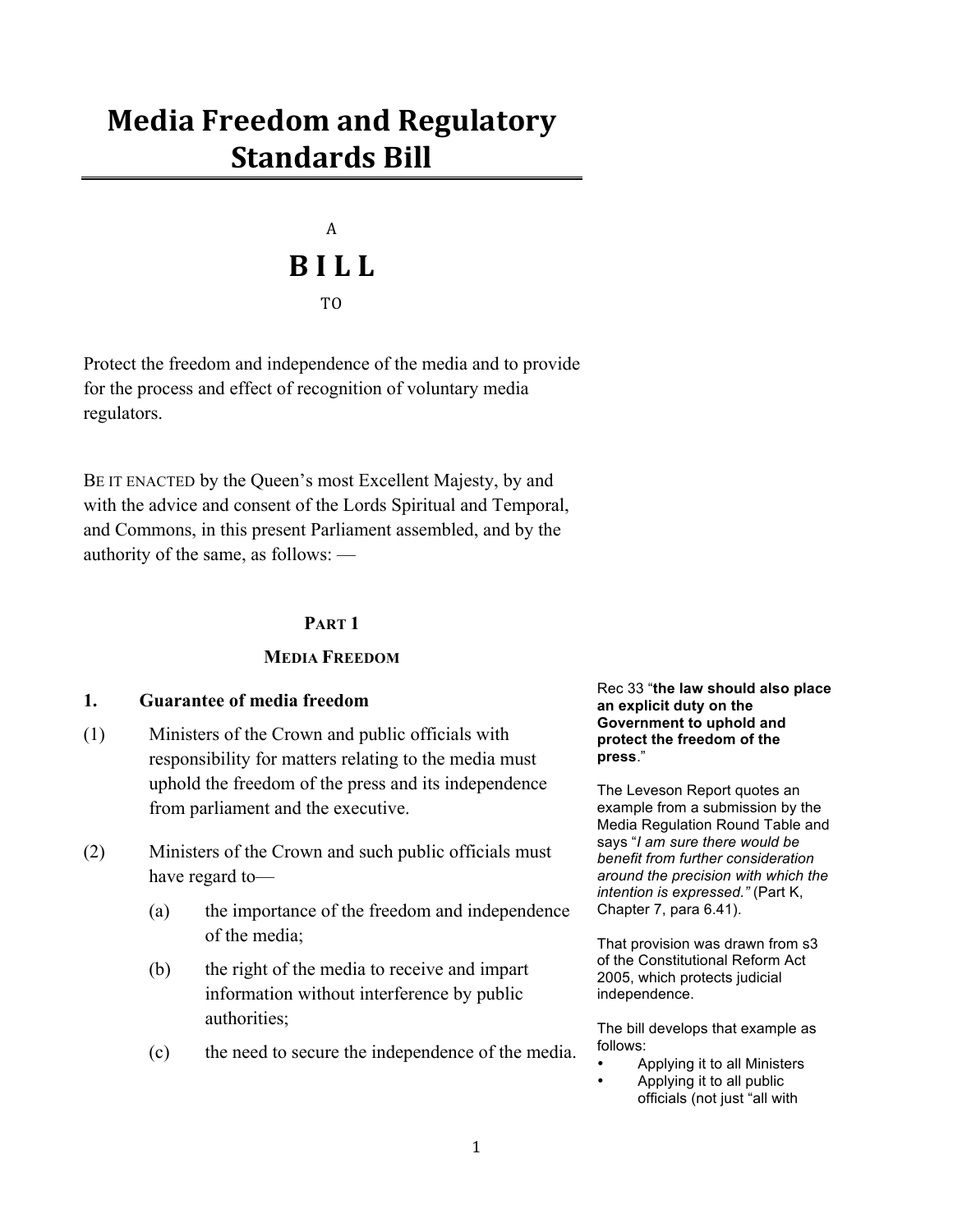- (3) Interference with the activities of the media by Ministers of the Crown and public officials shall be unlawful unless it is for a legitimate purpose and is necessary in a democratic society, having full regard to the importance of media freedom in a democracy.
- (4) Compliance with the legislation listed in subsection (5) is not necessarily sufficient to satisfy the requirements of this section; and nothing in this section excuses failure to comply with, or removes or diminishes any exception, limitation or restriction in, a provision of that legislation.
- (5) The legislation referred to in subsection (4) is—
	- (a) the Human Rights Act 1998;
	- (b) the Freedom of Information Act 2000;
	- (c) the Data Protection Acts;
	- (d) any other enactment regulating the disclosure of information.
- (6) In this section—
	- (a) "Minister of the Crown" has the same meaning as in the Ministers of the Crown Act 1975,
	- (b) "public official" means any person carrying out functions which are susceptible to judicial review, and
	- (c) providing information to the media impartially, or entering into commercial arrangements for the printing of notices, advertisements or information, does not constitute interference

# **2. Interpretation: "the media", "news publishers" etc**

- (1) In this Act "the media" means—
	- (a) media organisations, and
	- (b) servants and agents of media organisations in the performance of functions relating to the activities of those organisations.

responsibility for the media").

- Referring in  $(2)(a)$  to the "independence" rather than "integrity" of the media.
- Making clear that this duty is in addition to existing duties

This provision would mean, for example, that the interests of the media would have to be taken into account when decisions were made on matters such as fees for access to court papers or police restrictions on the activities of journalists.

#### **Definitions**

These definitions are designed to ensure that the *benefits* of belonging to a voluntary selfregulator are clearly available to any publication dealing with news and current affairs, whether published in hard copy, on-line or both, but that any *penalties* for not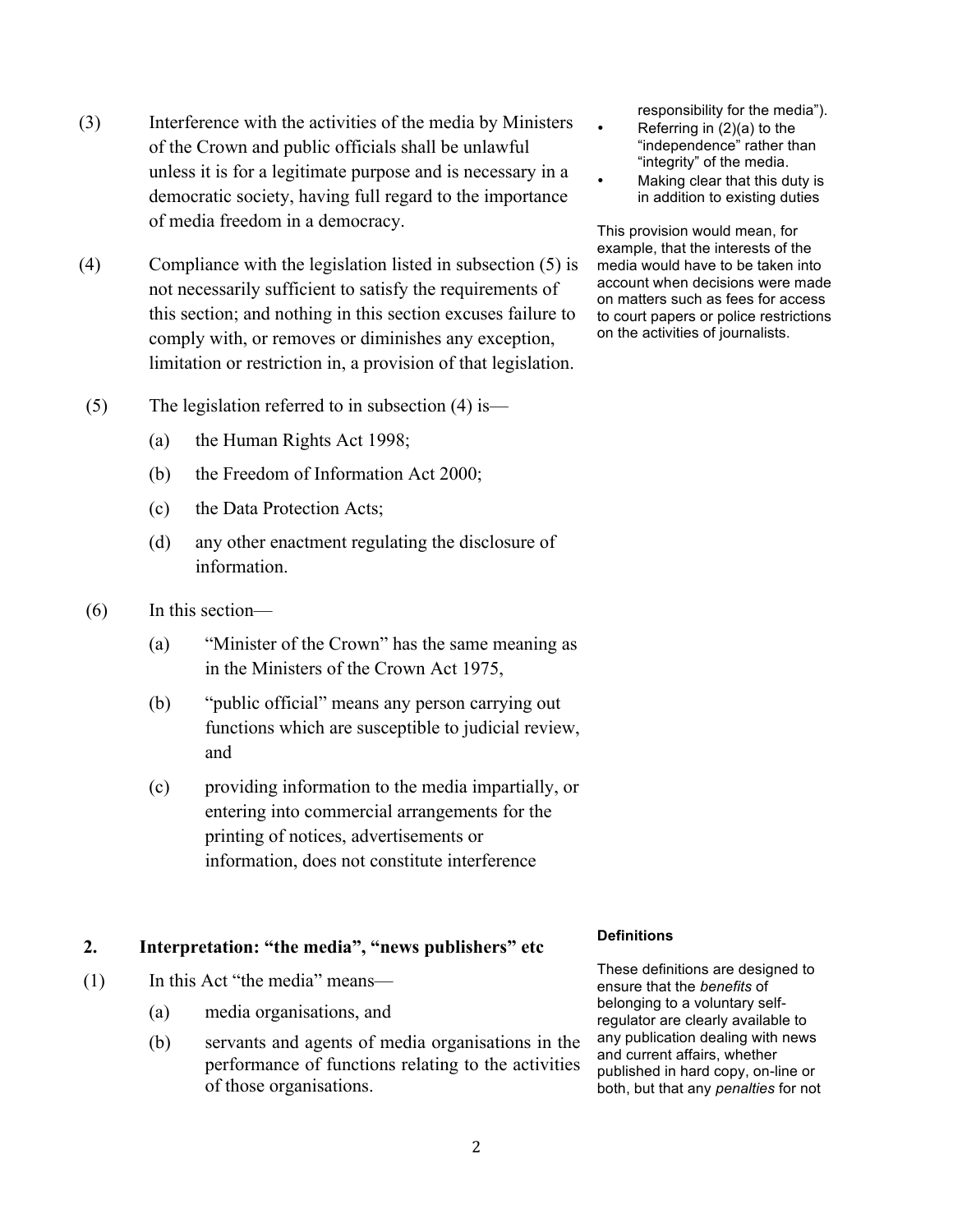- (2) In this Act "media organisations" means organisations which—
	- (a) make broadcasts within the meaning of section 95(1) of the Wireless Telegraphy Act 2006;
	- (b) publish in England and Wales a newspaper, magazine or periodical (or online content associated with a newspaper, magazine or periodical), a substantial proportion of which consists of news of, or opinion and discussion about, current affairs;
	- (c) in the course of a business, publishes in England and Wales content on a website, a substantial proportion of which consists of news of, or opinion and discussion about, current affairs.
- (3) In this Act "news publishers" means media organisations referred to in subsection  $(2)(b)$  and  $(c)$ .
- (4) In this Act organisations "publish in England and Wales" if
	- (a) the publication takes place in England and Wales, and
	- (b) the publication is targeted primarily at an audience in England and Wales

belonging cannot be applied to noncommercial publications which exist on-line only.

Clause 2(2) must be read in conjunction with Clause 5(1) and Clause 6(1) where the benefits in court costs are made available to any publisher who chooses, and is allowed by the self-regulator, to subscribe and clause 6(2) where the detriments of not being a subscriber potentially apply only to "news publishers" defined here in clause  $(2(b)$  and  $2(c)$  where it was reasonable for them to have been regulated (and so for example would not apply to a small news blog even if it were commercial).

We understand that the Scottish Parliament is considering having its own legislation setting up a Scottish verifier. The same may apply to the Northern Ireland Assembly. We will consult those bodies. In the meantime we propose that news publishers be defined as those which publish in England and Wales.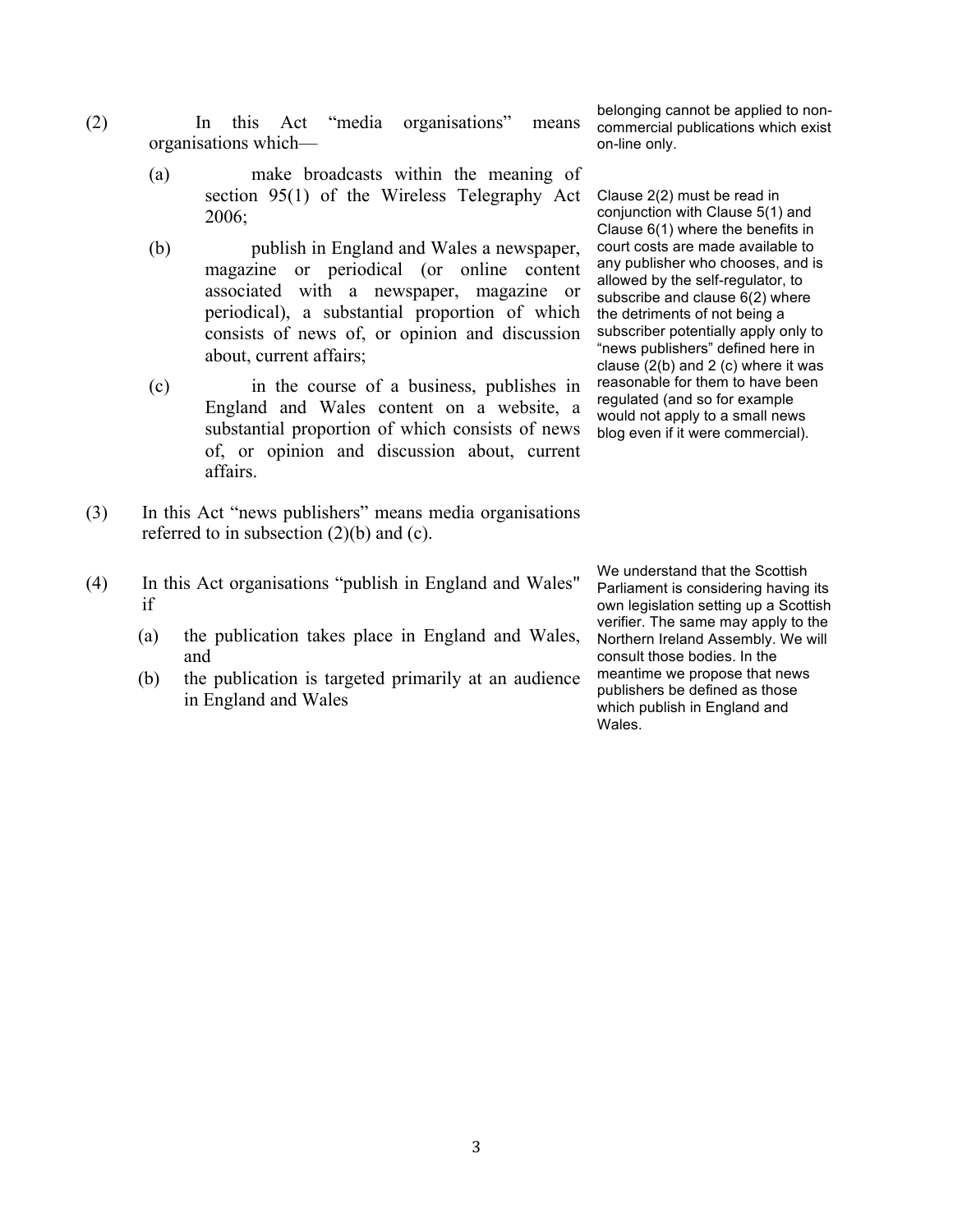## **PART 2**

#### **RECOGNITION OF VOLUNTARY MEDIA REGULATORS**

## **3. Recognition**

- (1) In this Act "recognised regulator" means a body which—
	- (a) in the opinion of the Recognition Commission is established as a voluntary regulatory body for the purposes of this Act, and
	- (b) is certified by the Recognition Commission for the purposes of this subsection.
- (2) In deciding whether to certify a body the Recognition Commission must consider, in particular, whether the body has—
	- (a) sufficient guarantees of independence, including suitable independent, fair and transparent procedures for appointments and funding,
	- (b) suitable functions, powers, personnel and resources to ensure that it can fulfil its principal objects effectively,
	- (c) an appropriate standards code,
	- (d) an arbitration service,
	- (e) effective processes for upholding standards,
	- (f) an efficient procedure for handling complaints, and
	- (g) subscribers which include a substantial proportion of all news publishers.
- (3) The Recognition Commission may not certify a body unless satisfied that it complies with the minimum requirements specified in Schedule 1.
- (4) The Recognition Commission must review a recognised regulator—
	- (a) at least once during the period of two years beginning with the date of certification, and
	- (b) at intervals of not more than three years after that
- (5) The Recognition Commission must review a recognised Part K Para 6.9 (d) "..in specifically

Leveson Report, Para 6.9 page 1772*: "Recognition requires a recognition process, and body to carry out that process. The legislation setting out the requirements for recognition would also have to set out both the process and who would be responsible for carrying it out*."

Rec 27: .."**that the law must identify those legitimate requirements and provide a mechanism to recognise and certify that a new body meets them***"*

**Para 6.9 page 1772: "***The role of the recognition body is essentially an objective one. Its task would be simply to check that the statutory requirements have been met by the body applying for recognition. The role would consist of:* 

*(a) approving the independence of appointment processes (if the approach above is adopted); (b) checking whether bodies applying for recognition meet the statutory criteria on*  application; ..."

2 (g) is aimed at preventing a multiplicity of self-regulators which Leveson said (Part K, Chapter 7, para 6.37) would represent a failure of the industry

Rec 29 *"***The requirements for recognition should be those set out above numbered 1 to 24 inclusive and more fully described in Part K, Chapter 7, Section 4 of the Report."**

*Rec 30 "***The operation of any certified body should be reviewed by the recognition body after two years and thereafter at three yearly intervals***"*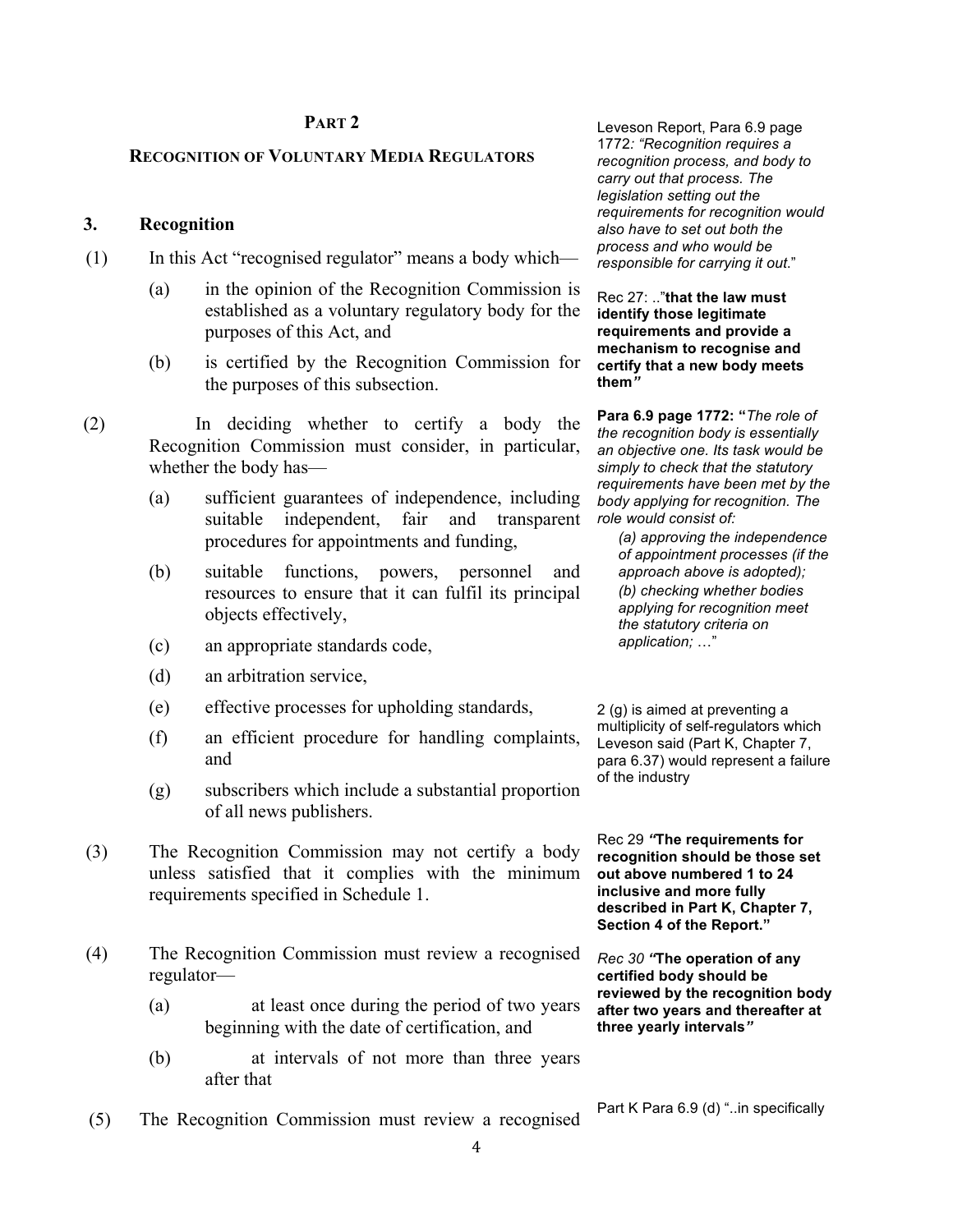regulator if in the Commission's opinion there has been, or may have been, a significant change in the structure, independence or effectiveness of the recognised regulator.

(6) If having reviewed a body the Recognition Commission is no longer satisfied that it complies with subsections (2) and (3), the Recognition Commission must consult the body and give directions designed to ensure that the body complies with subsections (2) and (3) within a reasonable time.

- (7) If the body fails to comply with directions given under subsection (6), the Recognition Commission must revoke the body's certification.
- (8) In making decisions under this Act the Recognition Commission must aim to adopt procedures which are transparent and must, in particular, publish information and invite representations on applications made to it, progress of proceedings on consideration of applications and the determination of applications.
- (9) Interference with the proceedings of the Recognition Commission by Ministers of the Crown and public officials shall be unlawful.
- (10) In its capacity as the recognition body, the Recognition Commission shall not be involved in the regulation of any subscriber.
- (11) In this Act "the Recognition Commission" means—
	- (a) the Recognition Commission constituted in accordance with Schedule 2, or
	- (b) if no Recognition Commission is constituted in

defined circumstances, carrying out any ad hoc reviews that a recognised body continues to meet the statutory criteria should the need arise. Part K Para 6.10 **"**! *The circumstances in which an ad hoc review might be necessary could perfectly properly be defined* 

*restrictively*."

This clause refers to "a [voluntary regulatory] body" rather than "the voluntary regulatory body" as per Rec 32 "**It should be possible for the recognition body to recognise more than one regulatory body, should more than one seek recognition and meet the criteria, although this is not an outcome to be advocated and, should it be necessary for that step to be taken, would represent a failure on the part of the industry**" See also Part K Para 6.26-6.37, page 1777-9

3(9) This underpins the protections provided for by clause 1 and required by the Report. Rec 33 "**the law should also place an explicit duty on the Government to uphold and protect the freedom of the press**."

#### Rec 28: "**In its capacity as the recognition body, it will not be involved in regulation of any subscriber"**

Clause 3(11) and Schedule 2 of this bill provide a mechanism for an independent Recognition body which is not Ofcom, but with Ofcom as a back-stop in the event of failure to appoint the Commission.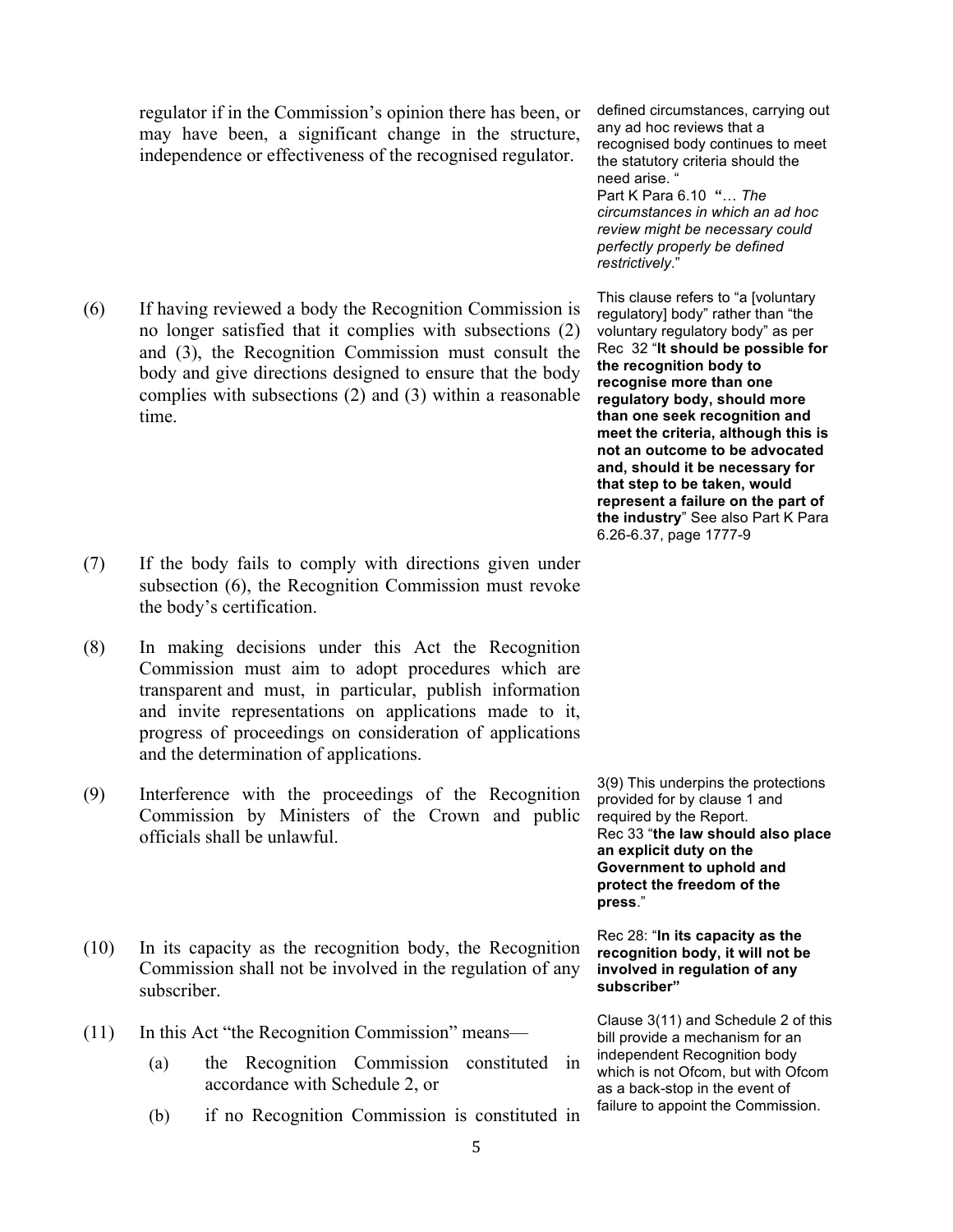accordance with Schedule 2, Ofcom. See Schedule 2 for more on the

# **4. Failure to Recognise any Voluntary Regulatory Body**

- (1) This section applies if
	- (a) at the anniversary of the commencement of section 3 there is no recognised regulator certified under section 3;
	- (b) at the anniversary of the commencement of section 3 any significant news publisher is not a subscriber to a recognised regulator;
	- (c) if within 3 months of the Recognition Commission revoking a recognised regulator's certificate of recognition, any significant news publisher which was at the time of revocation a subscriber to that recognised regulator is not a subscriber to a recognised regulator;
	- (d) if over any continuous period of 6 months, after the anniversary of the commencement of section 3, any significant news publisher is not a subscriber to a recognised regulator.
- (2) Where this section applies, the recognition authority must within 3 months make a report to the Secretary of State stating that it does consider the system of regulation to be sufficiently effective.
- (3) In this section, a "significant news publisher" is a news publisher which publishes one or more newspapers which circulate throughout England and Wales.

nature of the Recognition body

Rec 23 **A new system of regulation should not be considered sufficiently effective if it does not cover all significant news publishers**

 $K7: 3.14...$  the very strong view expressed to the Inquiry by politicians in Government and Opposition, from the victims of press abuse, from press regulators and from those at the head of the industry itself, was that any new system of regulation should cover all significant news publishers, and I entirely agree.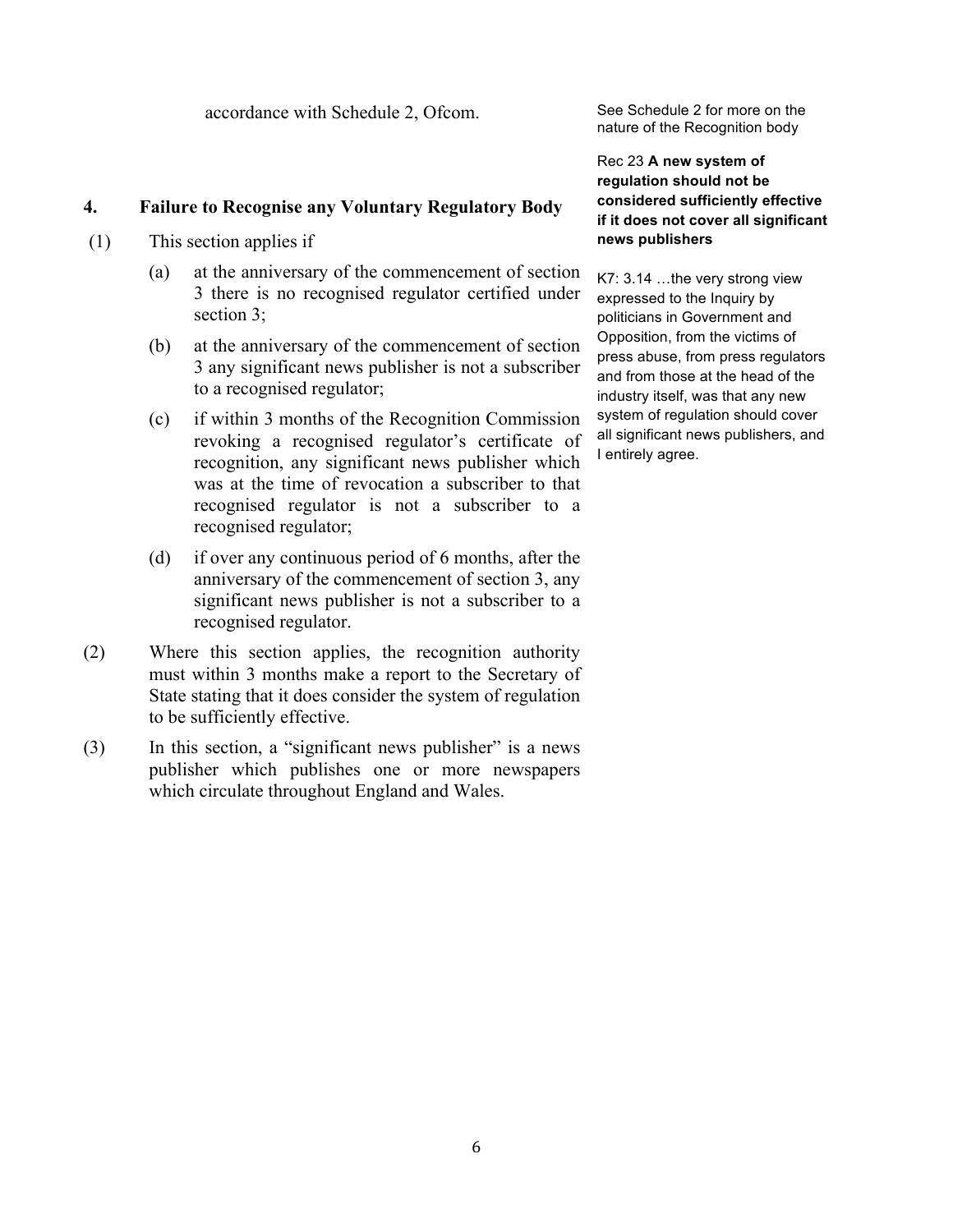#### **PART 3**

#### **CONSEQUENCES OF SUBSCRIPTION TO REGULATOR**

#### **5. Introduction**

- (1) In this Part a news publisher or other publisher is a "regulated publisher" if it subscribes to a scheme of supervision provided by a recognised regulator.
- (2) This Part applies to proceedings for—
	- (a) defamation;
	- (b) malicious falsehood;
	- (c) misuse of private information;
	- (d) invasion of privacy;
	- (e) breach of confidence;
	- (f) harassment

#### **6. Costs of Legal Proceedings**

- (1) A court determining proceedings to which this Part applies brought against a regulated publisher shall (irrespective of the outcome) award costs against the regulated publisher only if the court is satisfied that—
	- (a) the issues raised by the proceedings could not have been resolved satisfactorily in accordance with the procedures of the relevant recognised regulator, or
	- (b) there are other special reasons for awarding costs.
- (2) A court determining proceedings to which this Part applies brought against a non-regulated news publisher shall (irrespective of the outcome) award costs to the news publisher only if the court is satisfied that—
	- (a) the news publisher was unable to become regulated for reasons beyond its control,
	- (b) it would have been unreasonable in the circumstances to expect the news publisher to have become regulated,
	- (c) the issues raised by the proceedings could not have been resolved satisfactorily in accordance with the procedures of any relevant recognised regulator, or

In this Part, clause 4 represents the statutory recognition analogous to that found in the Irish system. Clause 5 identifies and gives effect to the benefits and penalties in law associated with choosing or not to subscribe to a recognised selfregulator..

#### Rec 26

**"[A subscriber to a recognised regulator] could request the court !to have regard to the availability of the arbitration system when considering claims for costs incurred by a claimant who could have used the arbitration service."**

Sub-section (1) protects a news publisher – and indeed any other subscribing publisher - from having to pay costs (of the claimant – even a successful one) if they are signed up to a recognised self-regulator, because cheaper arbitration would have been an option.

Rec 26 **"On the issue of costs, it should equally be open to a claimant to rely on failure by a newspaper to subscribe to the regulator thereby depriving him or her of access to a fair, fast and inexpensive arbitration service".** 

Sub-section (2) ensures that claimants will not have to pay costs to a defendant news publisher that is not signed up to a recognised self-regulator unless there are good reasons why it is not signed up or good reasons why costs should be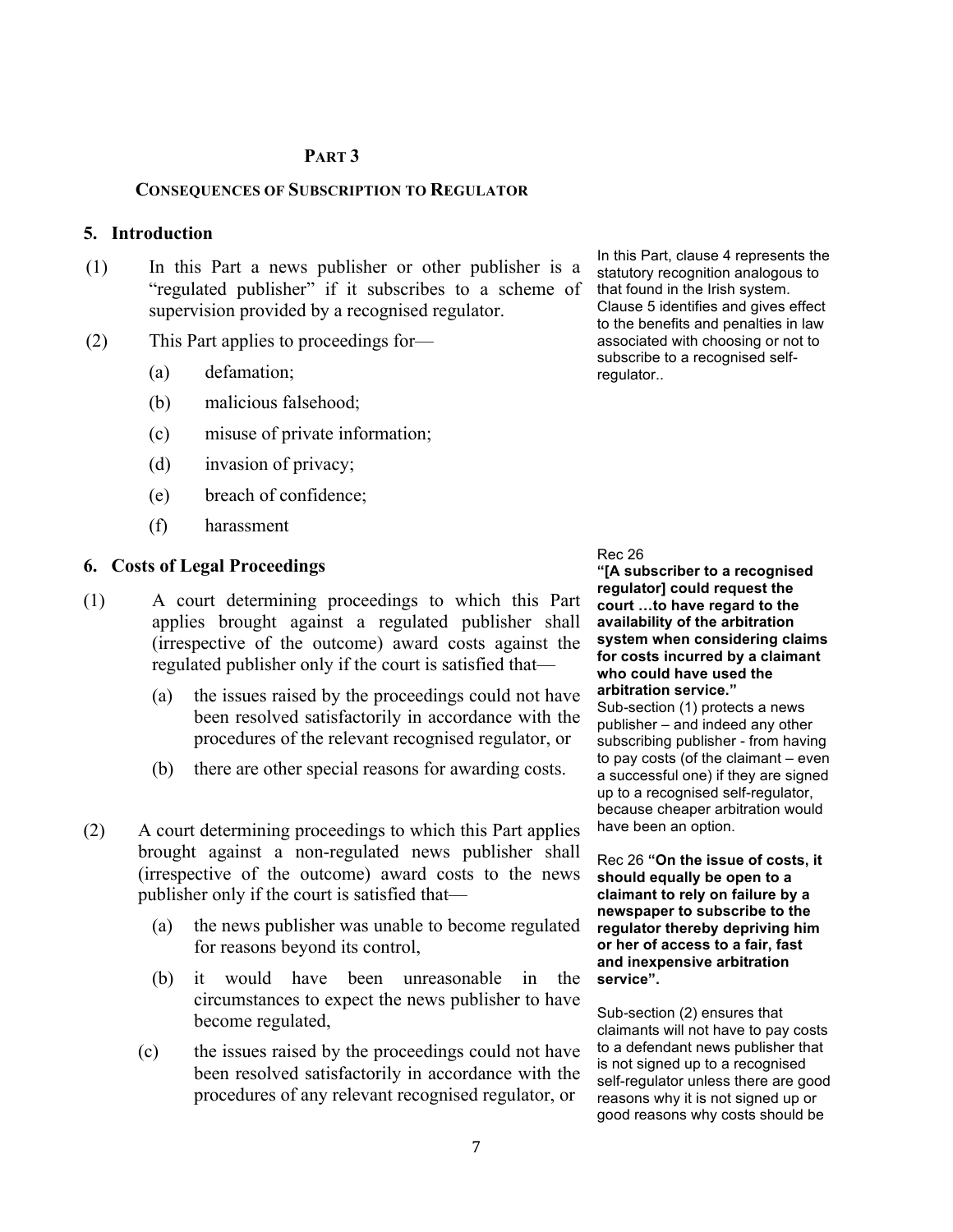(d) there are other special reasons for awarding costs.

awarded in that particular case.

- (3) A court in determining proceedings brought against a nonregulated news publisher, may award costs against the publisher when it is successful in its defence of the proceedings if, in all the circumstances (and in particular taking into account the news publisher's failure to subscribe to a recognised regulator), it is just to do so.
- (4) Rules of court may reflect or give effect to this section (and may, in particular, make transitional provision to address situations where a news publisher becomes, or ceases to be, regulated before or after the commencement of legal proceedings).

## **7. Exemplary Damages**

- (1) In any proceedings to which this Part applies, a court may award exemplary damages against a non-regulated news publisher if the court is satisfied that—
	- (a) the conduct to which the proceedings related was contrary to the standards code of a recognised regulator which provides a scheme of supervision to which the non-regulated news publisher could have subscribed, and
	- (b) having regard to any other relevant circumstances, it is appropriate to award exemplary damages.
- (2) In any proceedings to which this Part applies, a court may award exemplary damages against a regulated publisher but only if it is satisfied that it is appropriate to make such an award having regard to all the circumstances and in particular to:
	- (a) any failure by the regulated publisher to comply with the Standards Code or any advice provided by the recognised regulator to which it is subscribed at the time of publication;
	- (b) any failure by the regulated publisher to have in place adequate systems of internal governance in relation to the sourcing of stories and the notification of individuals likely to be mentioned in the publication to which the proceedings relate.

Rec 26 "**Where that** [failure by a newspaper to subscribe to the regulator thereby depriving [the claimant] of access to a fair, fast and inexpensive arbitration service] **is the case, in the exercise of its discretion, the court could take the view that, even where the defendant is successful, absent unreasonable or vexatious conduct on the part of the claimant, it would be inappropriate for the claimant to be expected to pay the costs incurred in defending the action."**

Rec 72

**"The application to a defendant of any relevant system of regulation of standards enforcement which is contained in or recognised by statute and good internal governance in relation to the sourcing of stories should be relevant to the decisions reached in relation to such damages."**

Part J, Chapter 3, Section 4 . Pages 1511-2

. 5.11 "*In that regard, it seems to me entirely appropriate that, when considering the question of exemplary damages, the court should be entitled to consider membership of a regulatory body as being relevant to the willingness to comply with standards (whether or not there was a failure to comply in relation to the subject matter of the action). In addition, the demonstration of good internal governance in relation to an appropriate audit by the editor as to the origin of stories should also be material. Equally, but on the other hand, a refusal to participate in a regulatory body might itself be evidence of a deliberate decision to stand outside any approved regulatory regime which itself could go towards the demonstration of*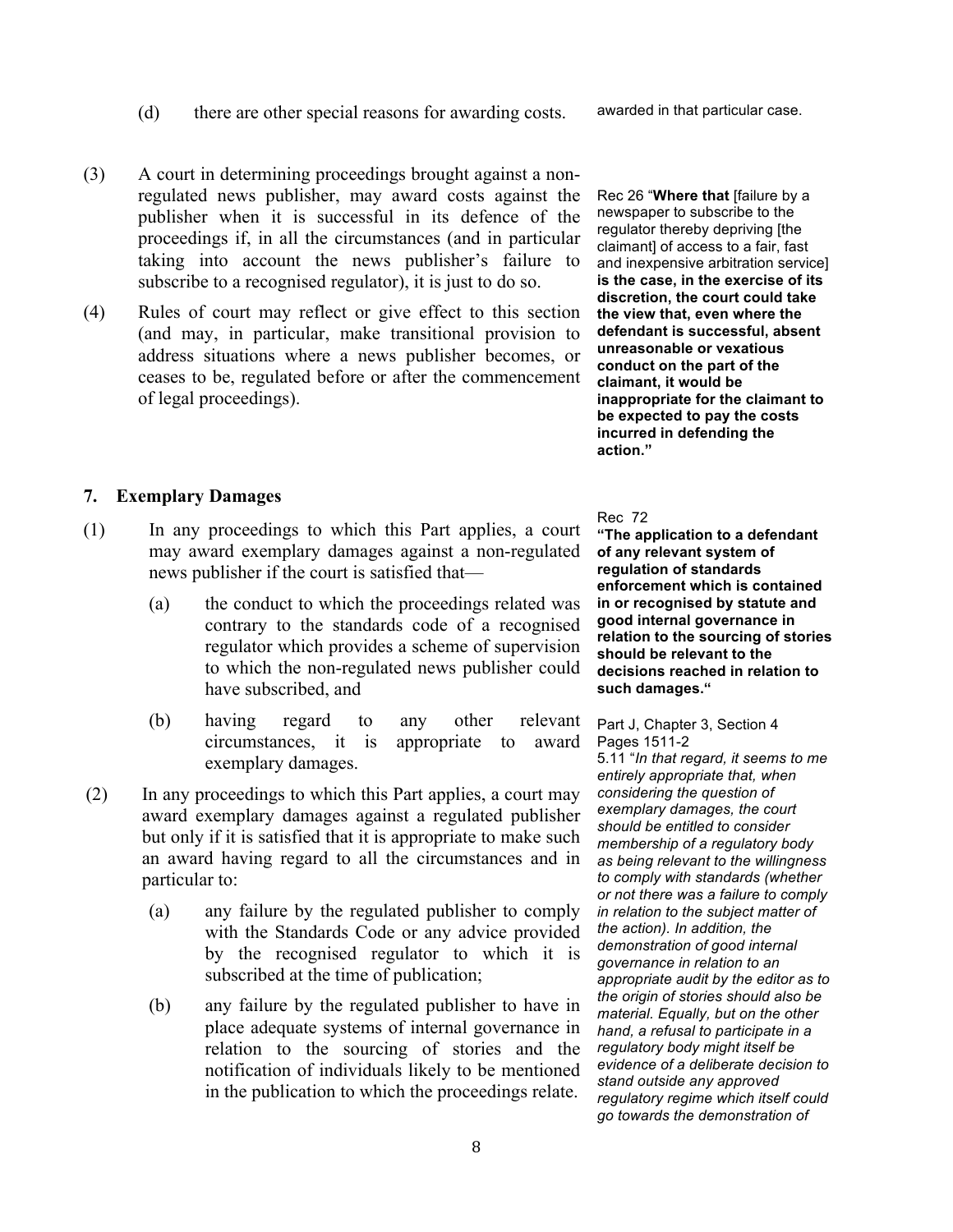- (3) Subsections (1) and (2) provide an additional ground on which exemplary damages may be awarded (and not an additional test to be satisfied in relation to the existing grounds).
- (4) In subsection (1) the reference to a non-regulated news publisher is a reference to a news publisher which was not regulated at the time when the proceedings were commenced or when the claimant first gave notice of an intention to commence proceedings.

# **8. Data Protection**

In considering the exercise of any of its powers in relation to regulated publishers, the Information Commissioner shall have regard to the fact that such publishers are regulated by a recognised regulator.

*outrageous disregard, as could the absence or failure of any adequate procedures for internal governance".* 

5.12 *"Voluntary participation in a regulatory regime contained in or recognised by statute and good internal governance in relation to the sourcing of stories should be relevant to the decisions reached in relation to such damages."*

Rec 25 **"In any reconsideration of the powers of the Information Commissioner (or replacement body), power should be given to that body to determine that membership of a satisfactory regulatory body, which required appropriate governance and transparency standards from its members in relation to compliance with data protection legislation and good practice, should be taken into account when considering whether it is necessary or proportionate to take any steps in relation to a subscriber to that body."**

Rec 53 **"Specific provision should be made to the effect that, in considering the exercise of any of its powers in relation to the media or other publishers, the ICO must have regard to the application to a data controller of any relevant system of regulation or standards enforcement which is contained in or recognised by statute."**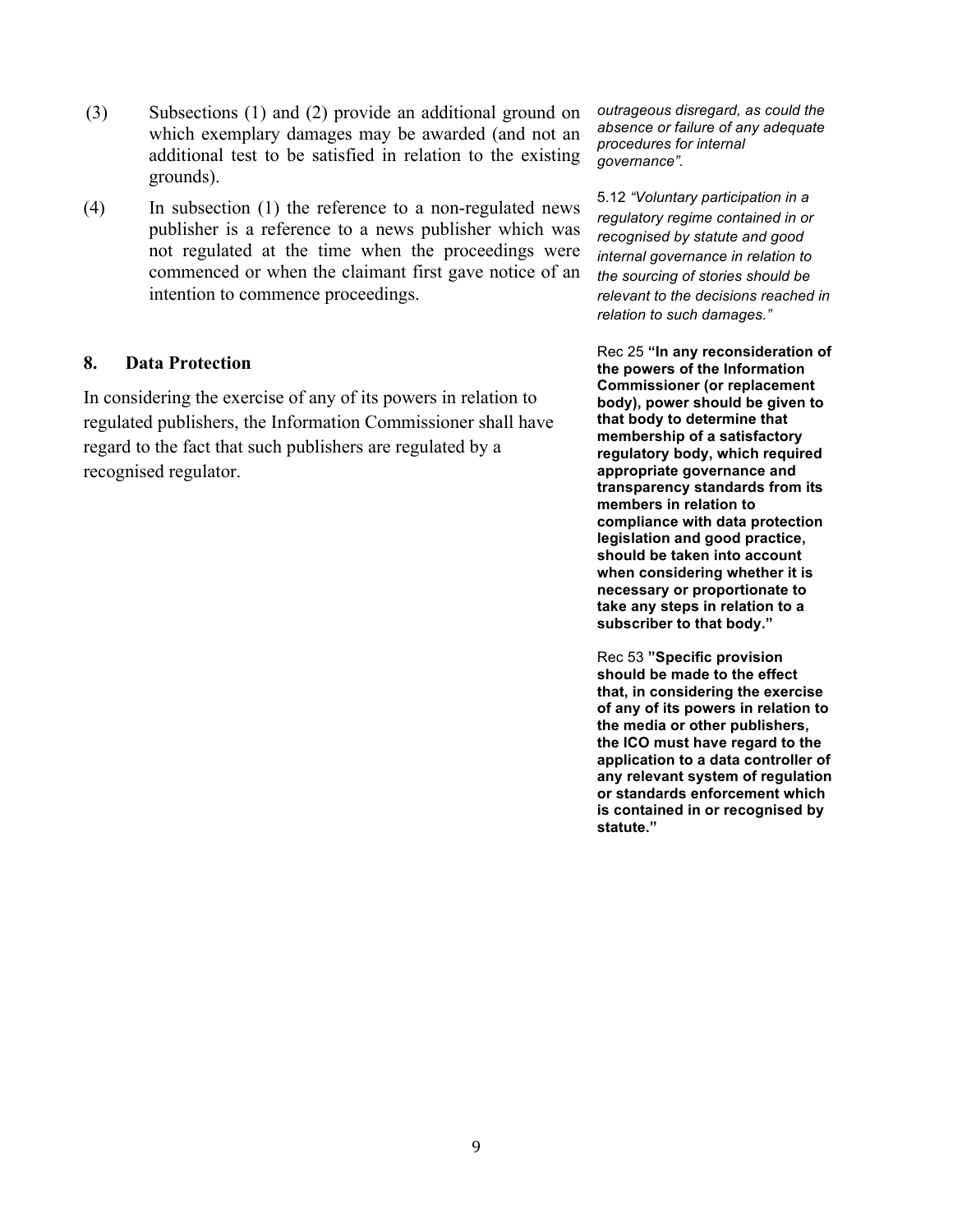# **PART 4**

#### **GENERAL**

# **9. Freedom of Information**

In Part 6 of Schedule 1 to the Freedom of Information Act 2000 (public bodies and offices), insert at the appropriate place—

> "A recognised regulator under the Media Freedom and Regulatory Standards Act 2013.

The Recognition Commission constituted in accordance with Schedule 2 to the Media Freedom and Regulatory Standards Act 2013."

# **10. Extent**

This Act extends only to England and Wales.

# **11. Commencement**

This Act comes into force 3 months after Royal Assent.

Clause 10 is based on the assumption that the Scottish Parliament (& Northern Ireland Assembly) will wish to consider its own Recognition body and because of differences in the way the law works in Scotland. We will consult the devolved institutions and Governments.

Clause 11 avoids the Government seeking to gain advantage or influence through rushing or delaying an order bringing the Act into force, or bringing into force only selected sections of the Act.

#### **12. Short Title**

This Act may be cited as the Media Freedom and Regulator Recognition Act 2013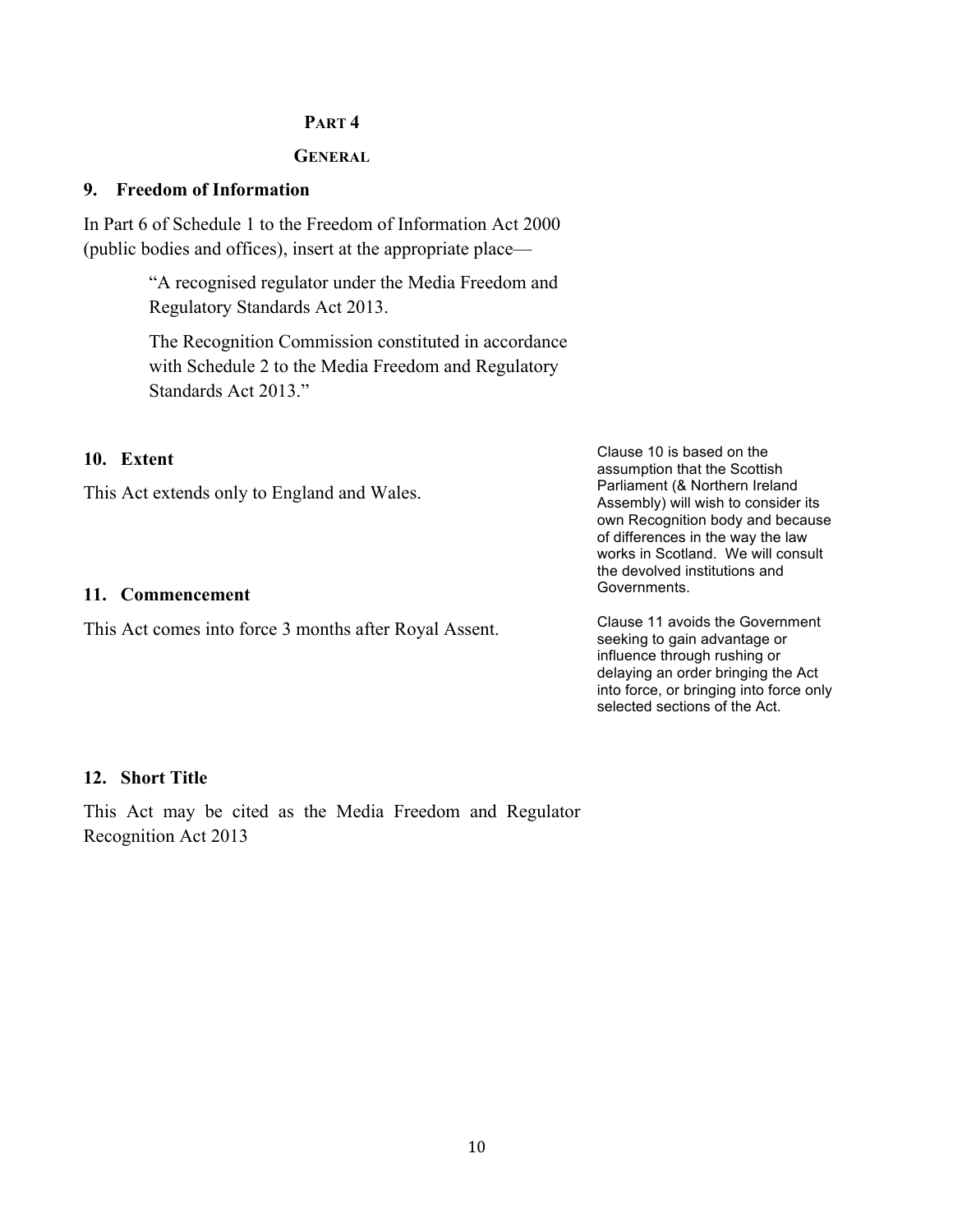# SCHEDULE 1

- Schedule 1 lists the requirements for recognition of a voluntary self-regulator, used by the Recognition Commission in Clause 3(3)
- There are significant advantages to the recognition requirements being clearly laid out in statute, because relying on referring to the Leveson Report (which is not set out in legal language and was not written with the intention of having direct legal effect), would lead to disputes due to ambiguity and legal challenges; also voluntary subscribers require certainty and clarity that they will be able to access the benefits of subscription to a recognised regulator; and given the long history of failure of selfregulation the public also need the transparency and clarity of the requirements being set out in statute. This is what Lord Justice Leveson intended.
- Leveson's own wording is underlined (both exact wording and the equivalent using a bill's terminology).
- Rec ... refers to Leveson recommendations by number
- ES... refers to paragraphs in the Executive Summary by number
- Other references are to paragraph numbers in the report. For example, K5:1.9 refers to Part K, Chapter 5, paragraph 1.9.
- Explanatory notes are in the right margin.

Section 3

# **SCHEDULE 1**

# **MINIMUM REQUIREMENTS FOR RECOGNISED REGULATORS**

#### *Structure*

1. A recognised regulator must be a company limited by guarantee.

# *Company objects*

- 2. The principal objects of a recognised regulator must be to—
	- (a) ensure the protection of freedom of expression of news publishers,
	- (b) protect the public interest by ensuring ethical, accurate and truthful reporting by news

These are the principal objectives of the Irish Press Council as set out in their Defamation Act Schedule 2.2, http://www.irishstatutebo ok.ie/pdf/2009/en.act.20 09.0031.pdf - quoted in Leveson K5:1.9, page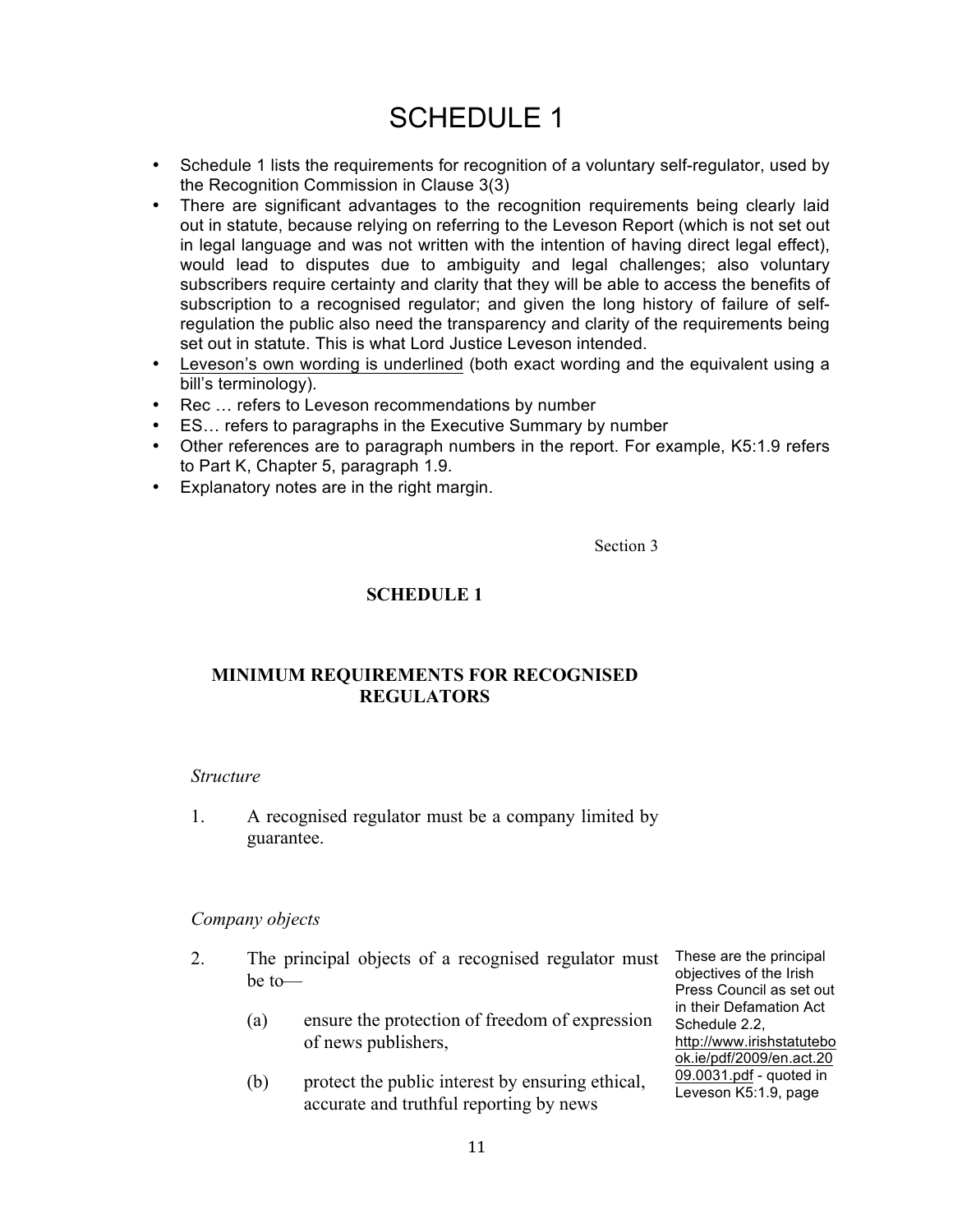- publishers." (c) maintain certain minimum ethical and professional standards among news publishers, and
- (d) ensure that the privacy and dignity of the individual is protected.

#### *Independence*

| <b>Recs</b> | A recognised regulator must be independent in the Rec 4 "The |                                  |
|-------------|--------------------------------------------------------------|----------------------------------|
| $1 - 6$     | performance of its functions.                                | requirement for<br>independence" |

#### *Access to services*

- **Rec 24**
	- 4. The regulatory system provided by a recognised regulator must be open to subscription by any news publisher or other publisher on fair, reasonable and non-discriminatory terms (although subscription should be made available on different terms for different types of publishers). the benefits of

Non-news publishers should be entitled to seek to join and derive membership although clauses 5 and 6 make clear that they can suffer no penalty for not doing so.

#### *Governing Board*

| Rec 1 | A recognised regulator must be governed by an         |
|-------|-------------------------------------------------------|
|       | independent Board, the members of which are           |
|       | appointed without any influence of news publishers or |
|       | the Government.                                       |

| Rec 2 | The Board must be appointed by an independent panel |
|-------|-----------------------------------------------------|
| Rec 5 | which must -                                        |

- **Rec 3a** (a) be appointed in an independent, fair and open way;
- **Rec 3b** (b) contain a substantial majority of members who are demonstrably independent of news publishers;

publishers, the matter of the 1710, save that we have referenced the Bill's definition of "news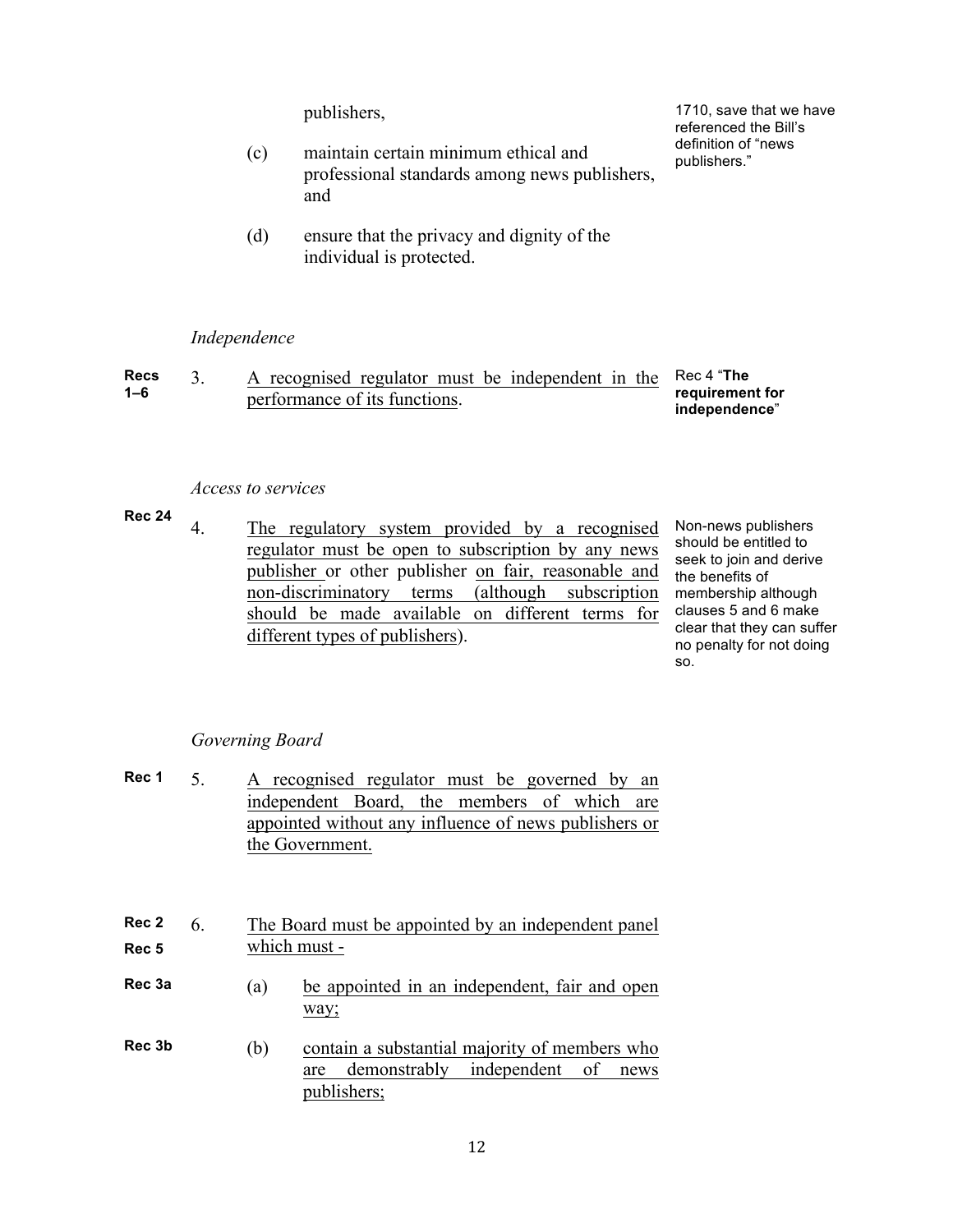| Rec 3c                               | (c)        | include at least one person with current<br>experience of news publishers;                                                                                                                                                                           |                                                                                                                                                                                                                                                                                   |
|--------------------------------------|------------|------------------------------------------------------------------------------------------------------------------------------------------------------------------------------------------------------------------------------------------------------|-----------------------------------------------------------------------------------------------------------------------------------------------------------------------------------------------------------------------------------------------------------------------------------|
| Rec 3d                               | (d)        | include no more than one current editor of a<br>news publisher;                                                                                                                                                                                      |                                                                                                                                                                                                                                                                                   |
| Rec 1                                | (e)        | not include serving members of the House of<br>Commons, or any Minister of the Crown, or<br>any member of the House of the Lords or of<br>any devolved Parliament or Assembly who,<br>while a member, has been affiliated to any<br>political party. | Rec 1: "without any<br>influence from<br>industry or<br>Government"<br>Government influence<br>can occur, or seen to<br>occur, through those<br>who take its whip in the<br>Lords or devolved<br>Parliaments or<br>assemblies so such<br>members are excluded<br>in this bill.    |
| 7.                                   |            | The Chair of the Board—                                                                                                                                                                                                                              |                                                                                                                                                                                                                                                                                   |
| Rec 2<br>Rec <sub>5a</sub><br>K7:4.6 | (a)<br>(b) | must be appointed by the independent panel by<br>an independent, fair and open process, and<br>must be independent of all political parties and<br>all media organisations.                                                                          | Leveson says "clearly<br>and demonstrably<br>independent of the<br>press" and explains: "By<br>that I mean that he or<br>she should have no<br>current, or recent,<br>affiliation with any<br>particular press<br>organisation." [Part K,<br>Chapter 7, Section 4.6<br>page 1759] |

| Rec <sub>5</sub><br>Rec 5a | 8. | The other members of the Board must be appointed by<br>the independent panel, and the Chair of the Board,<br>using the same independent, fair and open process;<br>and the process must be designed to secure that the<br>Board— |                                                                                                                                                                         |  |
|----------------------------|----|----------------------------------------------------------------------------------------------------------------------------------------------------------------------------------------------------------------------------------|-------------------------------------------------------------------------------------------------------------------------------------------------------------------------|--|
|                            |    |                                                                                                                                                                                                                                  |                                                                                                                                                                         |  |
| Rec 5b                     |    | (a)                                                                                                                                                                                                                              | comprises a majority of members who are<br>independent of news publishers,                                                                                              |  |
| Rec 5c                     |    | (b)                                                                                                                                                                                                                              | includes a sufficient number of members with<br>experience of the media who may include<br>editors and<br>academic<br>senior<br>former<br><sub>or</sub><br>journalists, |  |
| Rec 5d                     |    | (c)                                                                                                                                                                                                                              | does not include any serving editor of a news<br>publisher,                                                                                                             |  |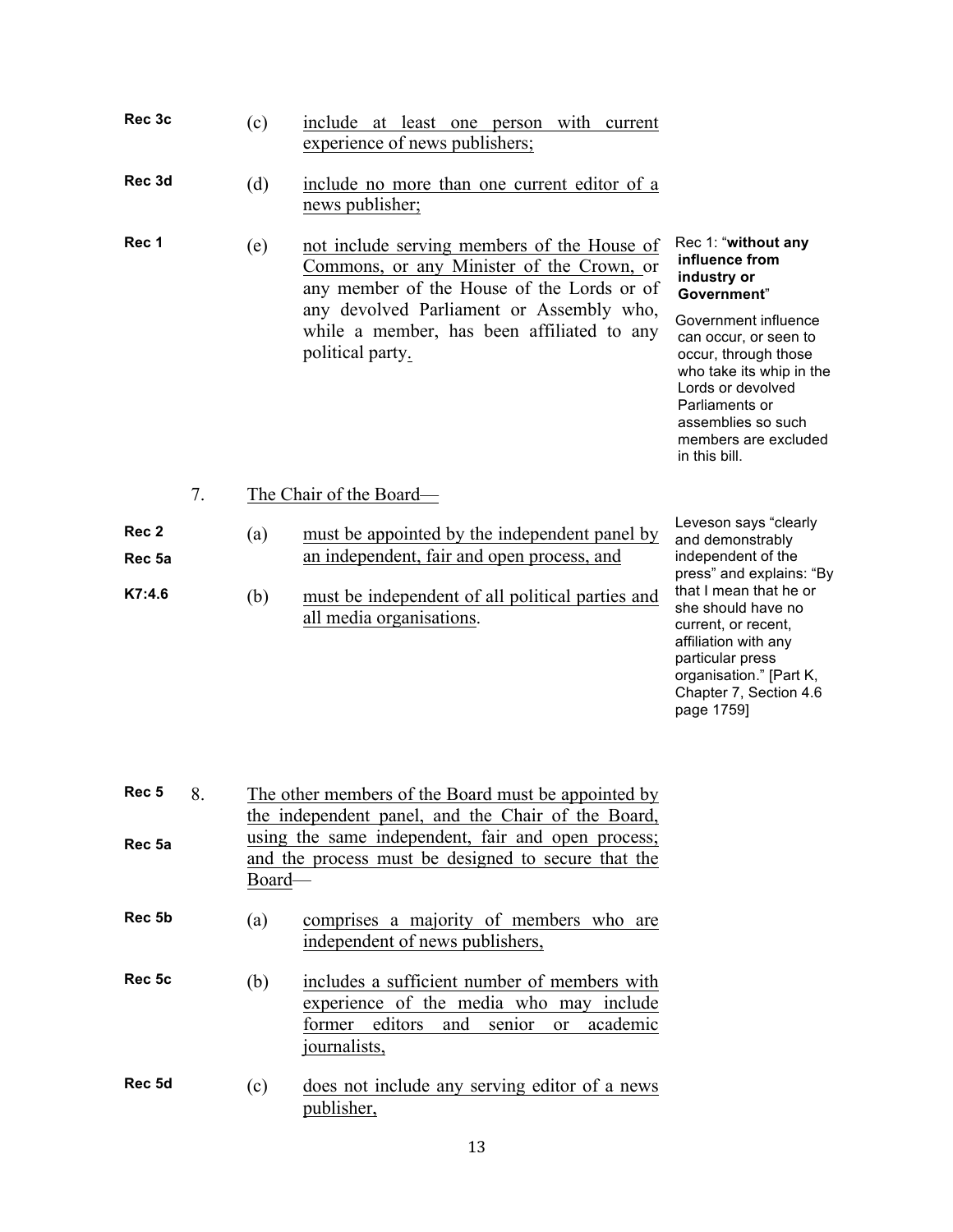- **Rec 5e** (d) does not include any serving members of the House of Commons, or any Minister of the Crown, or any member of the House of the Lords or of any devolved Parliament or Assembly who, while a member, has been affiliated to any political party, and
- Rec 5(e): **"not include any serving member of the House of Commons or any member of the Government"**

Government influence can occur, or be seen to occur, through those who take its whip in the Lords or devolved Parliaments or assemblies so such members are excluded in this bill

(e) at least a third of whose members are men and at least a third of whose members are women.

Gender equality on the board is both desirable and feasible and there is no reason why it should not be a requirement.

#### *Finance*

- **Rec 6** 9. A recognised regulator must be funded under the terms of an agreement between news publishers and the Board of the regulator, taking into account the costs of fulfilling obligations of a regulator and the commercial pressures on news publishers.
- **Rec 6** 10. The Board of a recognised regulator must prepare an indicative budget which it certifies is adequate for the purpose, in accordance with which funding settlements—
	- (a) cover five-year periods, and Rec 6: "four or five"
	- (b) are negotiated with a minimum notice-period Rec 6: "well in advance" of 2 years excluding the year of establishment of the regulator.

# *Standards Code*

**Rec 7** 11. A recognised regulator must have a Standards Code which is the responsibility of the Board, advised by a Code Committee which may comprise both members of the Board and serving editors of news publishers.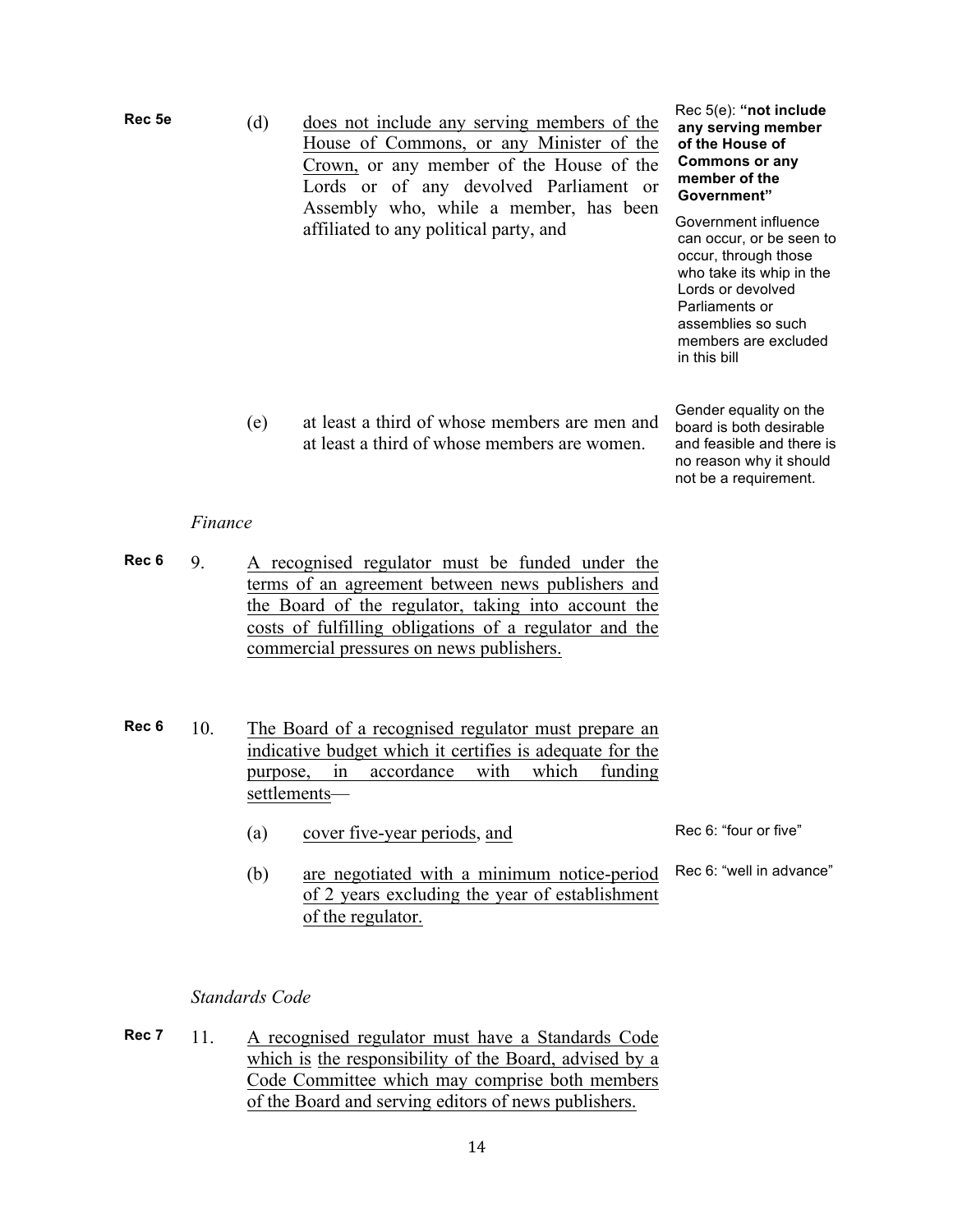#### **K7:4.2 1** 12. The Code Committee—

- (a) must include members of the Board who are independent of news publishers ("independent members").
- (b) may include serving editors of news publishers, and
- (c) must have a simple majority of independent members. ES 60: "serving editors have an important part to play although not one

K7:4.21 "*The Board could well be advised by a Code Committee including serving editors and journalists, but with independent members as well"*

that is decisive"

- **Rec 8** 13. The Standards Code must take into account the importance of freedom of speech and the public interest. 14. The Standards Code must set out the ethical and legal context within which it applies; together with a clear picture of how good journalism serves the public interest and the implications that has for journalistic behaviour; and the Code must cover standards for— K7:4.19 for "ethical and legal context" and K7:4.24 for "clear picture... behaviour." Leveson says in this section that he sees the Code as an "ethical framework" which should "provide some positive depiction of ethical journalism." This paragraph seeks to reflect that. **Rec 8a** (a) conduct, especially in relation to the treatment of other people in the process of obtaining material,
- **Rec 8b** (b) appropriate respect for privacy where there is no sufficient public interest justification for breach, and
- **Rec 8c** (c) accuracy and the need to avoid misrepresentation.
- **Rec 42** 15. A recognised regulator must provide guidance, in the context of different provisions of the code, on the interpretation of "public interest" that justifies conduct that would otherwise be a breach of the Code

Rec 42: "**A regulatory body should provide guidance on the interpretation of the public interest that justifies what would**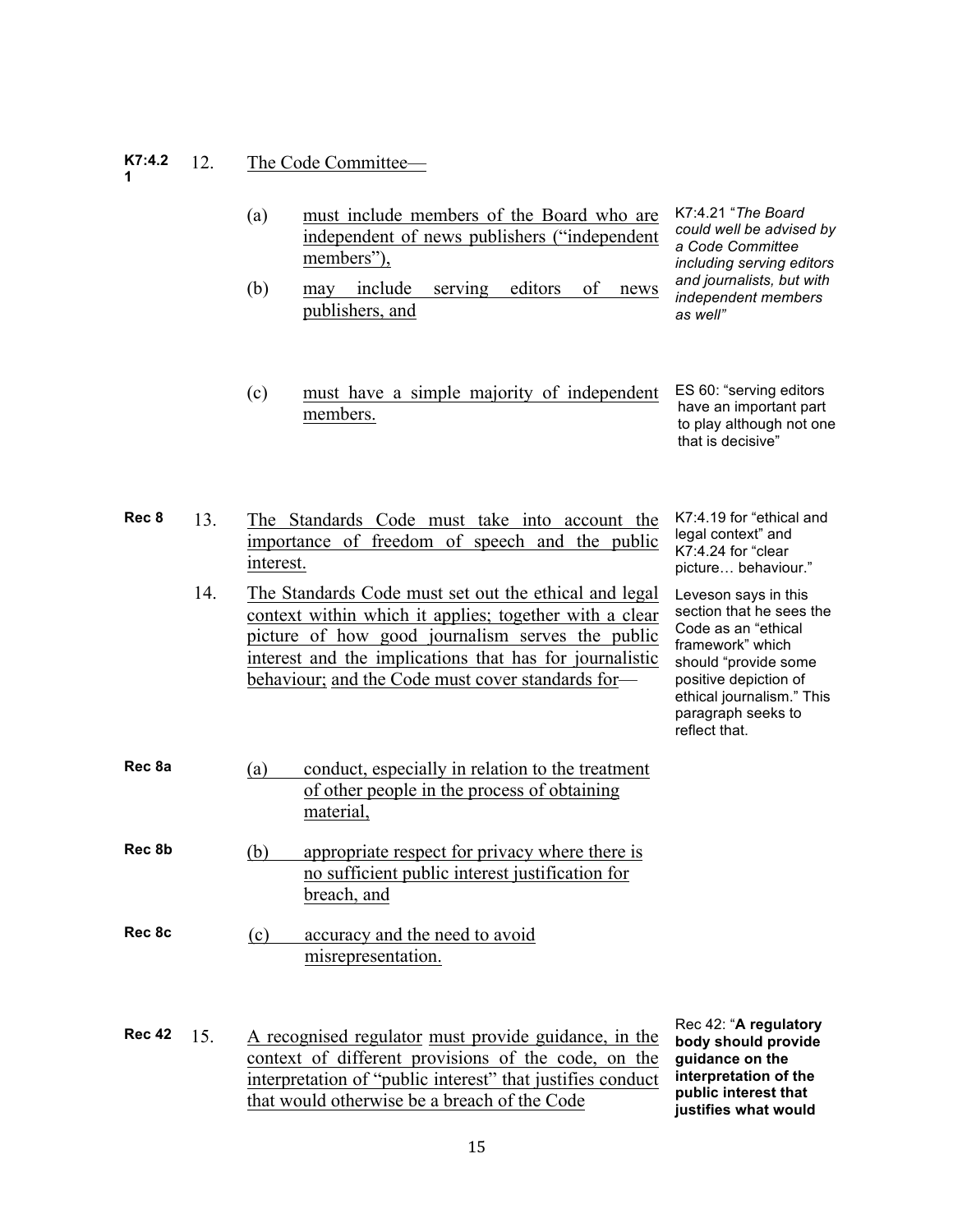**otherwise constitute a breach of the Code. This must be framed in the context of the different provisions of the Code relating to the public interest, so as to make it easier to justify what might otherwise be considered as contrary to standards of propriety"**

- **Rec 41** 16. The Standards Code must provide that news publishers will be held strictly accountable for any material that they publish, including photographs (however sourced).
- **Rec 46** 17. A recognised regulator must establish a whistleblowing hotline for those who feel that they are being asked to do things which are contrary to the Standards Code.

#### *Governance of subscribers*

- **Rec 9** 18. A recognised regulator must require all subscribers—
- **Rec 9 Rec 8a** (a) to maintain appropriate internal governance processes, in particular in relation to the process of obtaining material for publication

Throughout the report, Leveson stresses the need for compliance with internal governance arrangements, such as clear audit trails and records, especially in news-gathering.

- **Rec 9** (b) to provide transparency on what governance processes they have in place, and
- **Rec 9** (c) to give notice of any failures in compliance with the Code, as well as details of steps taken to address those failures.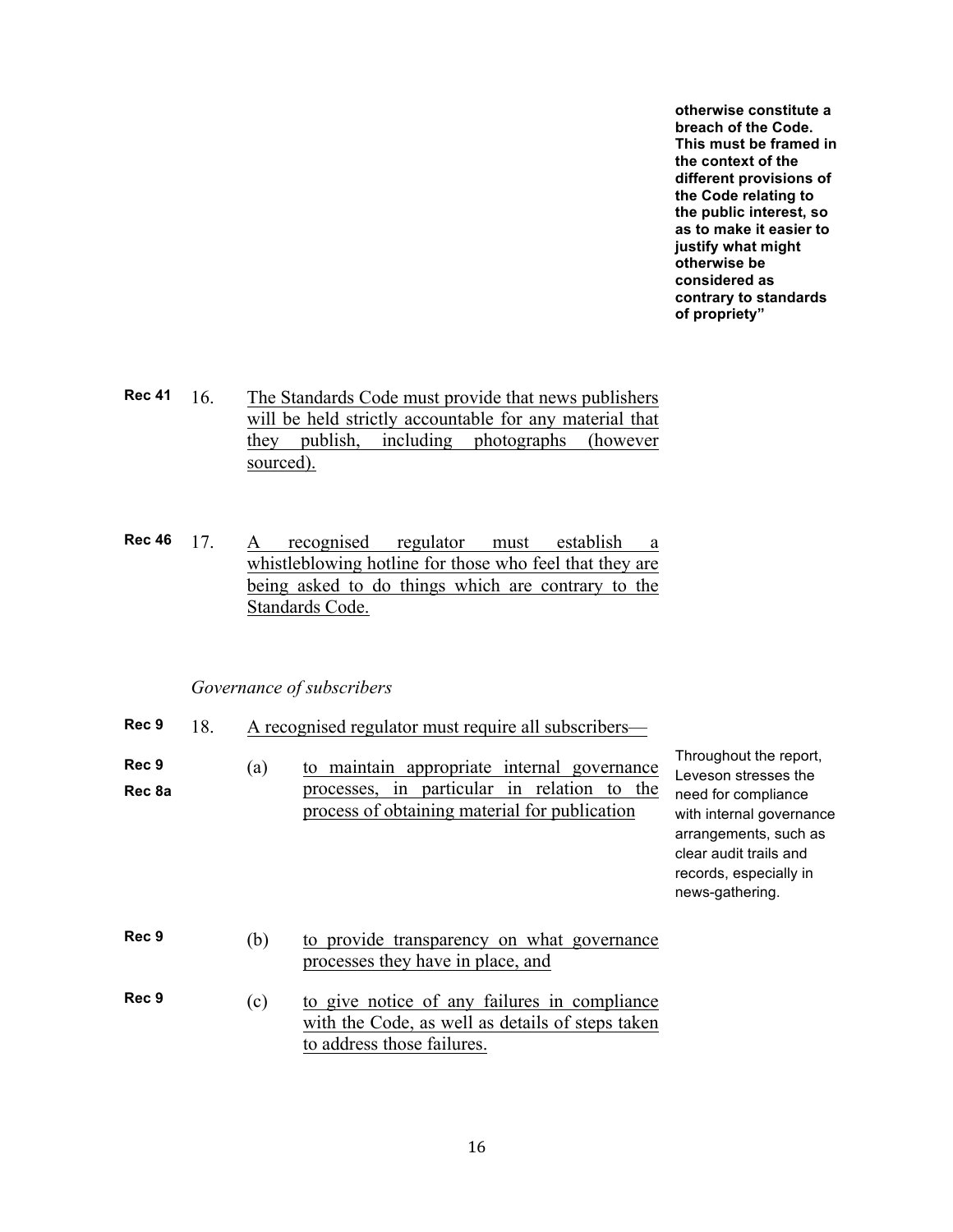# *Complaints handling*

| <b>Rec 10</b> | 19. |     | A recognised regulator must—                                                                                                                                                                                                                                                                                                                                                                                                                                                            |                                                                                                                                                                                                                                                                                                                                |
|---------------|-----|-----|-----------------------------------------------------------------------------------------------------------------------------------------------------------------------------------------------------------------------------------------------------------------------------------------------------------------------------------------------------------------------------------------------------------------------------------------------------------------------------------------|--------------------------------------------------------------------------------------------------------------------------------------------------------------------------------------------------------------------------------------------------------------------------------------------------------------------------------|
| Rec 10        |     | (a) | require all subscribers to have an adequate and<br>speedy complaints handling mechanism;                                                                                                                                                                                                                                                                                                                                                                                                |                                                                                                                                                                                                                                                                                                                                |
| <b>Rec 10</b> |     | (b) | encourage those who wish to complain to do so<br>through that mechanism;                                                                                                                                                                                                                                                                                                                                                                                                                |                                                                                                                                                                                                                                                                                                                                |
| <b>Rec 10</b> |     | (c) | not receive complaints directly unless or until<br>the internal complaints system has been<br>engaged and the complaint has not been<br>resolved within specified time limits.                                                                                                                                                                                                                                                                                                          |                                                                                                                                                                                                                                                                                                                                |
|               | 20. |     | In relation to complaints—                                                                                                                                                                                                                                                                                                                                                                                                                                                              |                                                                                                                                                                                                                                                                                                                                |
| Rec 11        |     | (a) | a recognised regulator must have the power to<br>hear and decide on complaints about breach of<br>the standards code by subscribers;                                                                                                                                                                                                                                                                                                                                                    |                                                                                                                                                                                                                                                                                                                                |
| Rec 11        |     | (b) | a recognised regulator must have the power<br>(but not necessarily in all cases, depending on<br>the circumstances, the duty) to hear complaints<br>whoever they come from, whether personally<br>and directly affected by the alleged breach, or a<br>representative group affected by the alleged<br>breach, or a third party seeking to ensure<br>accuracy of published information (in which<br>case the views of the party most closely<br>involved should be taken into account); |                                                                                                                                                                                                                                                                                                                                |
| <b>Rec 37</b> |     | (c) | a recognised regulator should be prepared to<br>allow a complaint to be brought prior to<br>commencing legal proceedings,<br>without<br>prejudice to any power of the court to order a<br>stay of the regulator's action if continuing it<br>would endanger the civil action.                                                                                                                                                                                                           | Part K, Chapter 3:5.14<br>discusses how<br>regulation and court<br>action relate. Leveson<br>states that simultaneous<br>actions are possible and<br>should be allowed; that<br>the court should be able<br>to stay regulatory<br>action; and that this<br>should be made explicit<br>in the self-regulator's<br>constitution. |
| <b>Rec 12</b> |     | (d) | decisions on complaints must be the ultimate<br>of<br>the<br>Board,<br>responsibility<br>advised<br>by<br>handling<br>officials<br>complaints<br>whom<br>to                                                                                                                                                                                                                                                                                                                             |                                                                                                                                                                                                                                                                                                                                |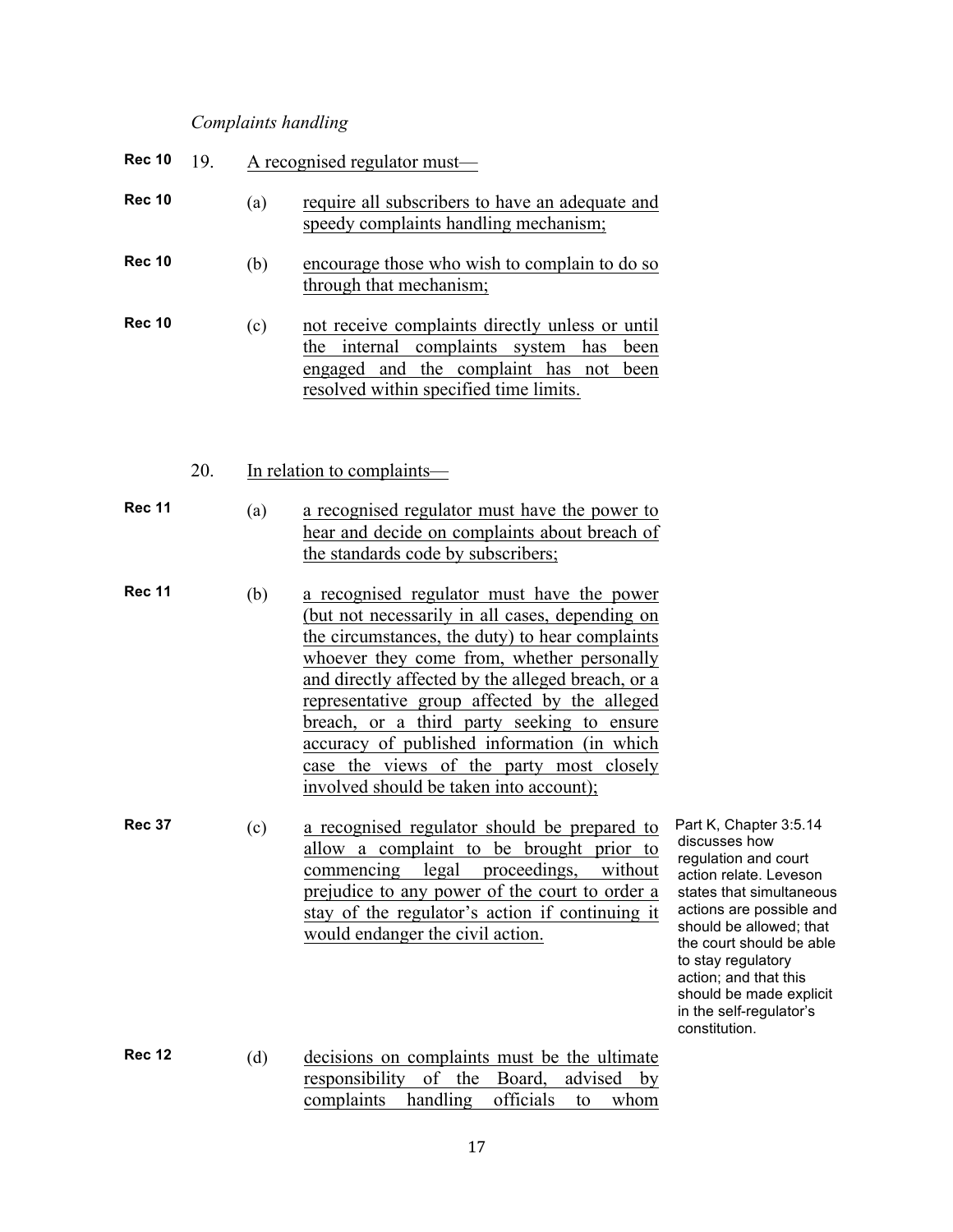# appropriate delegations may be made;

**Rec 13** (e) serving editors may not have any role in determining the outcome of individuals' complaints, nor be members of any Committee advising the Board on complaints and any such Committee should have a composition broadly reflecting that of the main Board, with a majority of people who are independent of the press; and

K7:4.32 says "it is absolutely clear to me that it is unacceptable to have serving editors playing any role in determining the outcome of individual complaints." This follows the wellestablished maxim that no one should be a judge in his or her own cause.

**Rec 14** (f) the mechanism must allow complainants to bring complaints free of charge.

#### *Investigations*

- **Rec 18** 21. The arrangements for subscription to each registered Experience, expertise regulator must ensure that
	- a) the Board has authority to examine issues on its own initiative,
	- b) the Board has sufficient powers, and personnel with the necessary experience and expertise and independence from news publishers, to carry out investigations both into suspected serious or systemic breaches of the Code and failures to comply with directions of the Board,
	- c) subscribers are required to cooperate with any such investigation, and
	- d) the investigation process must be simple and credible.

#### *Breaches of Standards Code*

**Rec 20** 22. A Board must have both the power and a duty to ensure that all breaches of the standards code that it considers are recorded as such and that proper data is kept that records the extent to which complaints have been made and their outcome; and this information must be made available to the public in a way that allows understanding of the compliance record of each title.

and independence are stipulated in K7:4.34, as are the provisions about the investigation process.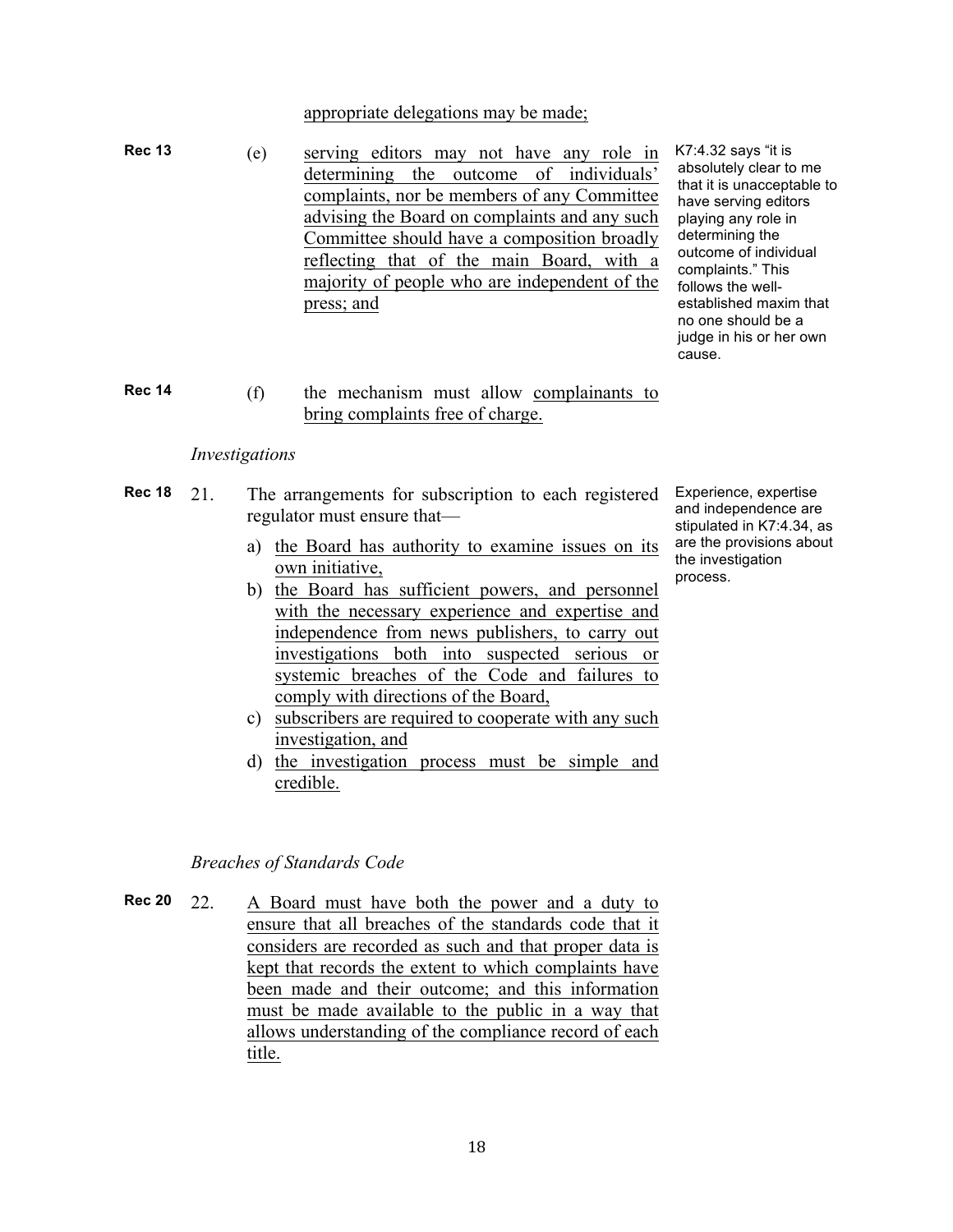|               | 23. |     | In relation to breaches of standards which a Board<br>finds to have been established—                                                                                                                                                                                                                                                                                      |                                                                                                                                                                                                                                                                                                                                        |
|---------------|-----|-----|----------------------------------------------------------------------------------------------------------------------------------------------------------------------------------------------------------------------------------------------------------------------------------------------------------------------------------------------------------------------------|----------------------------------------------------------------------------------------------------------------------------------------------------------------------------------------------------------------------------------------------------------------------------------------------------------------------------------------|
| <b>Rec 15</b> |     | (a) | the Board must have the power to direct<br>appropriate remedial action for breach of<br>standards and the publication of corrections<br>and apologies;                                                                                                                                                                                                                     |                                                                                                                                                                                                                                                                                                                                        |
| <b>Rec 15</b> |     | (b) | the Board must have the power to require<br>publication of a correction and an apology,<br>both in relation to standards breaches affecting<br>individuals or groups of people, or to matters<br>of fact where there is no single identifiable<br>individual who has been affected;                                                                                        |                                                                                                                                                                                                                                                                                                                                        |
| <b>Rec 16</b> |     | (c) | the Board must have the power to direct the<br>nature, extent and placement of apologies;                                                                                                                                                                                                                                                                                  |                                                                                                                                                                                                                                                                                                                                        |
| <b>Rec 19</b> |     | (d) | the Board must have the power to impose<br>appropriate and proportionate<br>sanctions<br>(including financial sanctions up to $1\%$ of<br>turnover, with a maximum of £1 million) on<br>any subscriber found to be responsible for<br>serious or systemic breaches of the standards<br>code or governance requirements of the body;                                        |                                                                                                                                                                                                                                                                                                                                        |
| <b>Rec 17</b> |     | (e) | the Board must not have the power to prevent<br>publication of any material, by anyone, at any<br>time although (in its discretion) it should be<br>able to offer a service of advice to editors of<br>subscribing publications relating<br>to<br>code<br>compliance which editors, in their discretion,<br>can deploy in civil proceedings arising out of<br>publication. | K7 4.40 "In that way,<br>there is potentially the<br>opportunity for the<br>regulatory body, shou<br>the need arise, to give<br>reasoned opinions or<br>issues brought to the<br>by editors, or by<br>individuals concerned<br>about potential<br>publication of a matte<br>that might provide<br>المستمتع المتمريمان مكافحته والمرزرة |

*the opportunity for the*  should *the need arise, to give reasoned opinions on issues brought to them by editors, or by individuals concerned*   $matter$ , *that might provide explanation and context and thereby assist the court in any subsequent consideration of the matter."* 4.41 "*Any material that generates a greater practical understanding of the approach to decisions made by editors and the constraints under which they are made is likely to help and I have little doubt that, if that context* 

*is provided by an*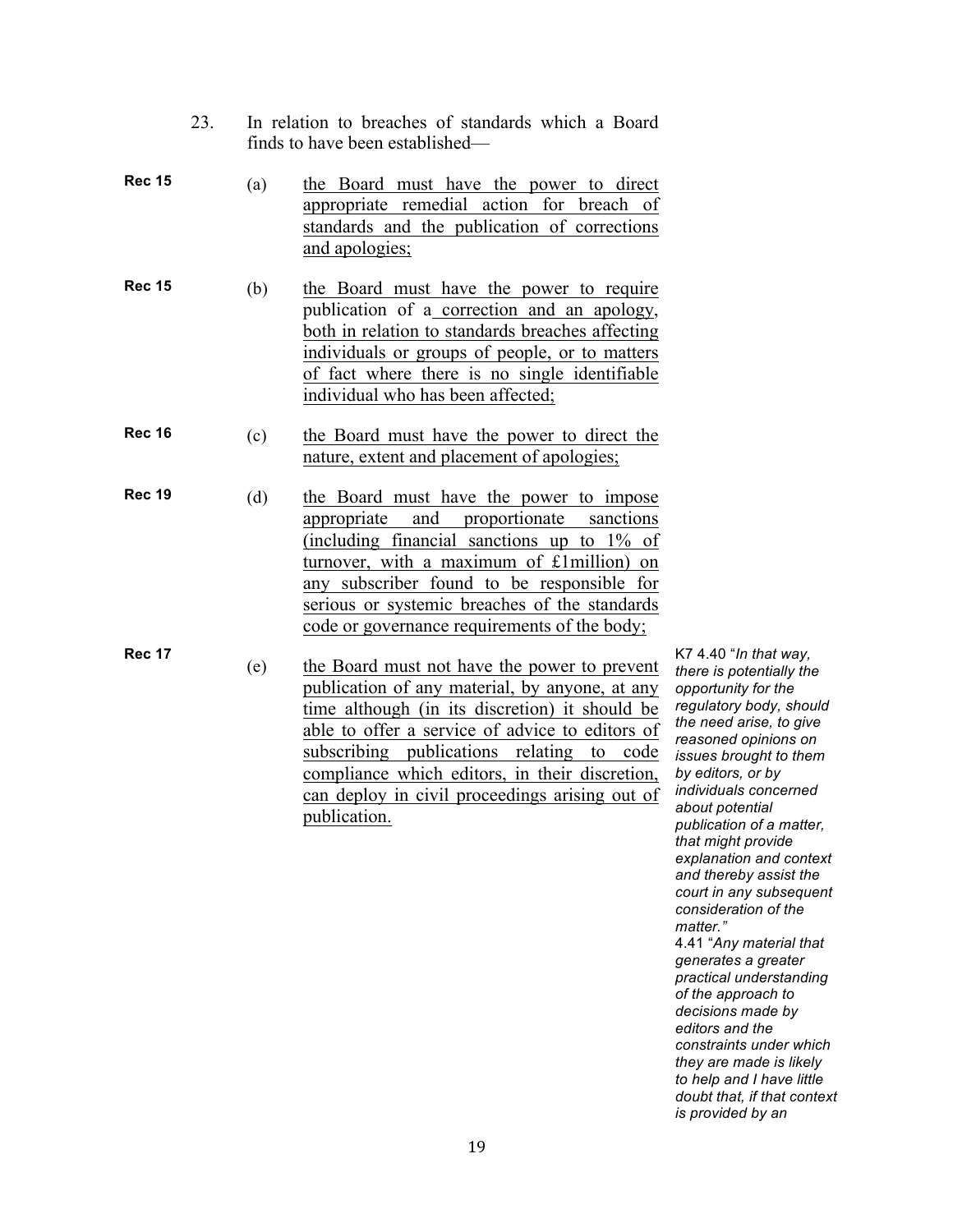*independent regulator, it will carry real weight. In that way, it could help to shape the way that the courts apply the law in these cases. Given the often voiced concerns about the willingness of courts to grant injunctive relief, supportive context in this area might help both claimants and publishers better to understand context and be better able to reach a fair and balanced solution to the issue of injunctive relief then being argued. Independent focus on the balance between Articles 8 and 10 can only assist the thinking of all.*"

# *Annual report*

| <b>Rec 21</b>                 | 24. | The | Board<br>publish<br>Report<br>Annual<br>must<br>an<br>identifying—                                                                                                    |                                                                                                                                                                                                                                                                                               |
|-------------------------------|-----|-----|-----------------------------------------------------------------------------------------------------------------------------------------------------------------------|-----------------------------------------------------------------------------------------------------------------------------------------------------------------------------------------------------------------------------------------------------------------------------------------------|
| <b>Rec</b><br>21a             |     | (a) | the body's subscribers, identifying any<br>significant changes in subscriber numbers;                                                                                 |                                                                                                                                                                                                                                                                                               |
| <b>Rec</b><br>21 <sub>b</sub> |     | (b) | the number of complaints it has handled and<br>the outcomes reached, both in aggregate for the<br>all subscribers and individually in relation to<br>each subscriber; |                                                                                                                                                                                                                                                                                               |
| Rec<br>21c                    |     | (c) | a summary of any investigations carried out<br>and their result;                                                                                                      |                                                                                                                                                                                                                                                                                               |
| <b>Rec</b><br>21d             |     | (d) | a report on the adequacy and effectiveness of<br>compliance processes and procedures adopted<br>by each subscriber;                                                   | Leveson does not<br>explicitly specify that the<br>report should cover<br>"each" subscriber. We<br>concluded that was the<br>appropriate<br>interpretation to ensure<br>that the report "allows<br>understanding of the<br>compliance record of<br>each title" as he<br>stipulates in Rec 20. |
| <b>Rec</b><br>21e             |     | (e) | information about the extent to which the<br>arkituati any aominina departementan'i C                                                                                 |                                                                                                                                                                                                                                                                                               |

**21e** (e) information about the extent to which the arbitration service had been used;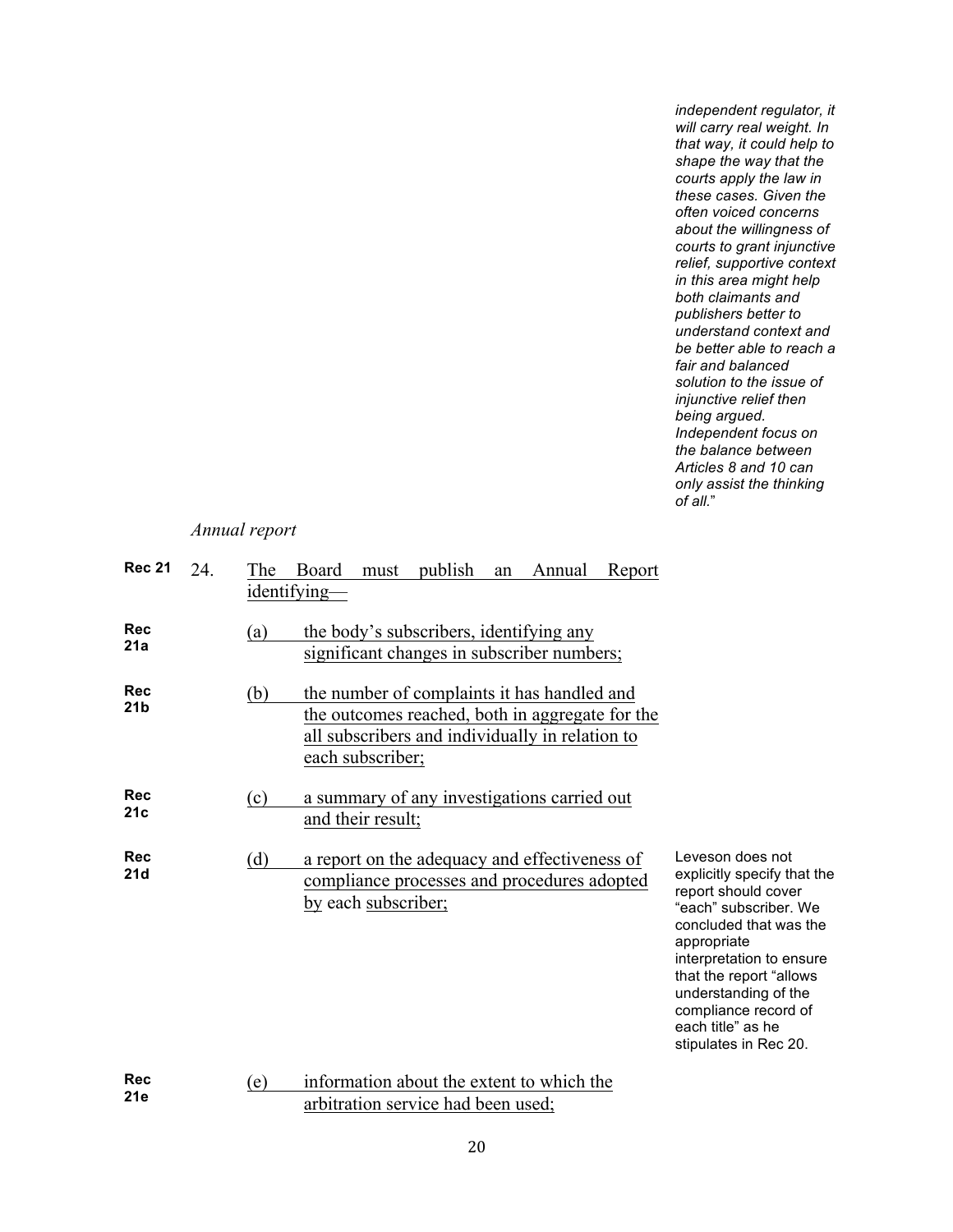(f) information relating to its financial arrangements in the exercise of its functions and any changes to financial arrangements.

Although this is an addition, finances are a normal part of annual reports.

#### *Arbitration process*

- **Rec 22** 25. The Board must provide an arbitration service process in relation to civil legal claims against subscribers, drawing on independent legal experts on a cost-only basis to the subscribing member; and—
- **Rec 22** (a) the arbitration rules must provide for a fair, quick and inexpensive process, which is inquisitorial and free for complainants to use (save for a power to make an adverse order for the costs of the arbitrator if proceedings are frivolous or vexatious);
	- (b) the arbitrator shall have the powers set out in sections 48(3) to (5) of the Arbitration Act 1996;

Section 48 (3) to (5) (3) The tribunal may make a declaration as to any matter to be determined in the proceedings. (4) The tribunal may order the payment of a sum of money, in any currency. (5) The tribunal has the same powers as the court— (a) to order a party to do or refrain from doing anything; (b) to order specific performance of a contract (other than a contract relating to land); (c) to order the rectification, setting aside or cancellation of a deed or other document.

**Rec 22** (c) the arbitrator must be able to hold hearings where necessary or dispense with them where not necessary; and **Rec 22** (d) the process must include provision for frivolous or vexatious claims to be struck out at an early stage.

*Enforcement fund*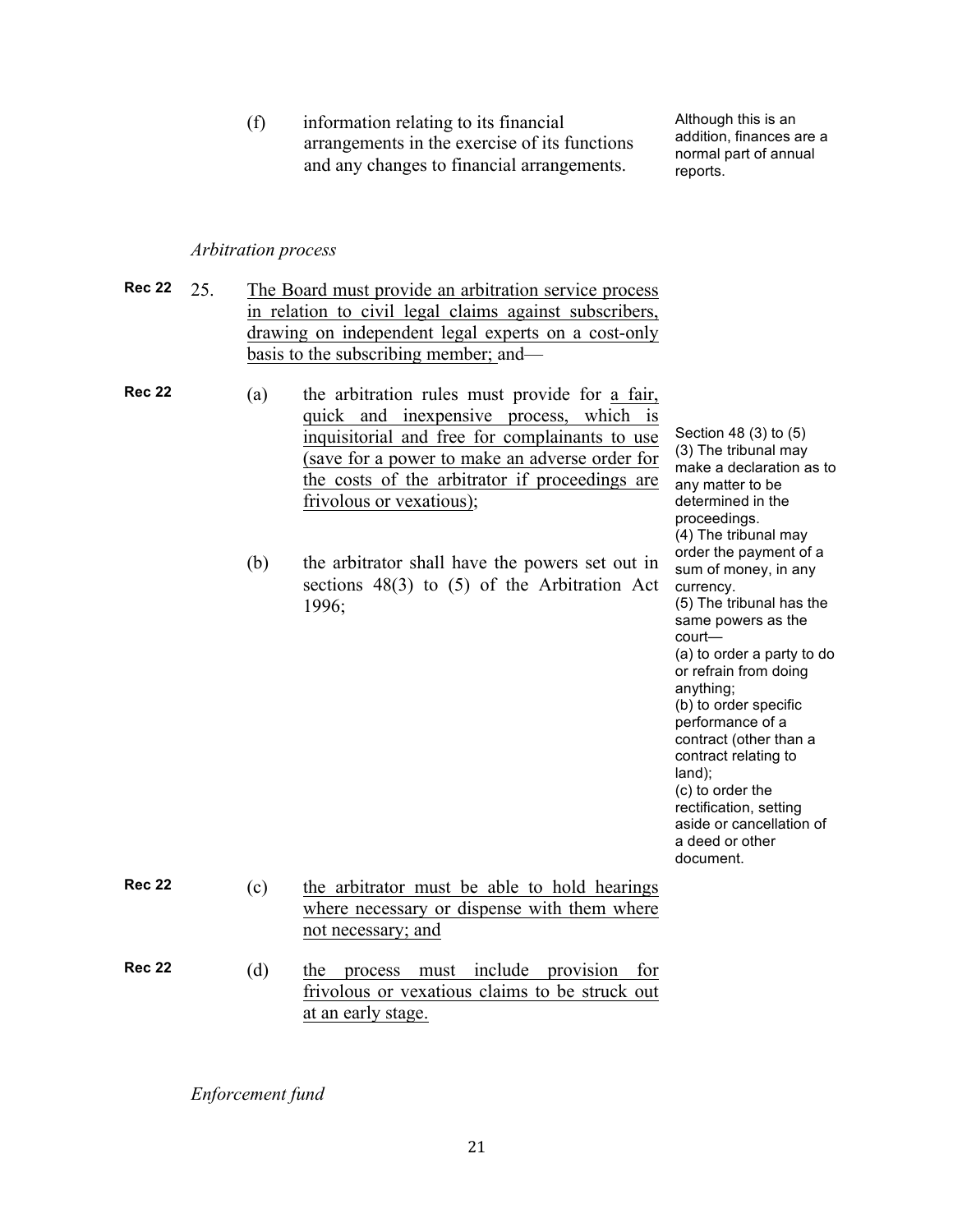**Rec 39** 26. The Board must establish a ring-fenced enforcement fund into which receipts from financial sanctions are paid, for the purpose of funding investigations.

#### *Advice to public*

**Rec 40** 27. The Board must have the duty to provide advice to the public in relation to issues concerning its subscribers and the Code.

#### *Advice to the media*

- **Rec 40**
	- 28. The Board must have the duty to provide a service to warn its subscribers, and other relevant parties such as broadcasters and press photographers, when an individual has made it clear that they do not welcome press intrusion.

#### **Rec 32**

#### *Duty to co-operate*

29. The Board must have the duty to cooperate with any other recognised regulator and must put in place procedures to enable such co-operation.

K7 6.34 "One possible solution to this problem (of multiple regulators) would be to make it a criterion for recognition that the body would agree procedures and cooperate with any other recognised regulatory body in relation to complaints or systemic investigations that cover titles across regulator boundaries: they might even agree a common appeals mechanism to ensure consistency of approach".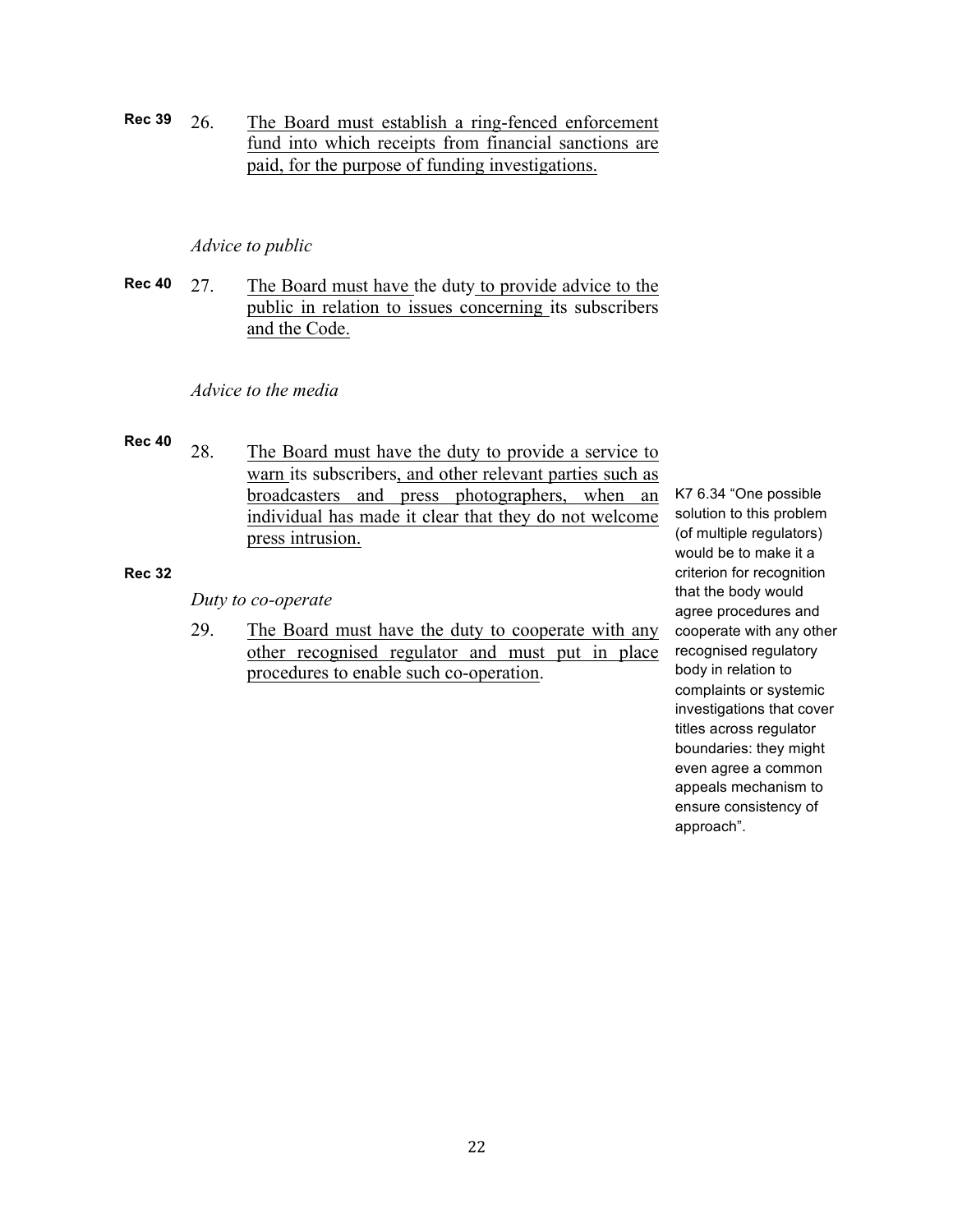# Clause 3(10) and Schedule 2

The way to implement the Leveson Report without using Ofcom as the recognition body

# *Recommendation 31*

*The role of recognition body, that is to say, to recognise and certify that any particular body satisfies (and, on review, continues to satisfy) the requirements set out in law should fall on Ofcom.* 

*A less attractive alternative (on the basis that any individual will not have the requisite authority or experience and will only be occasionally be required to fulfil these functions) is for the appointment of an independent Recognition Commissioner supported by officials at Ofcom*

# **Part K, Chapter 7, Page 1775**

**6.20** The final option is that of some independent person or panel, a Recognition Commissioner or Commission, sitting within an existing body with the expertise and size to provide both the technical and legal support that would be needed. Obviously such a person or panel would need to be appointed in a way sufficiently independent from the industry and from political influence. Three questions arise: what are the necessary characteristics for a Recognition Commissioner; who should appoint them; and what body would provide the administration and expertise to support them.

**6.22** Thus the Commissioner would need to be an independent person, with experience of being responsible for weighing evidence and taking significant decisions, but need not have specific experience of the press or of regulation. He or she would have to be appointed by another process independent of the press, independent of the Government and independent of the legislature. Again, it could involve those who hold equivalent responsibilities in other areas such as the Commissioner for Public Appointments and the Chairman of the Judicial Appointments Commission.

Section 3

# **SCHEDULE 2**

#### **Recognition Commission**

#### *Introduction*

1. This Schedule provides the method by which the Recognition Commission may be constituted for the purposes of this Act.

#### *Appointments Panel*

2. Her Majesty may by Letters Patent appoint three or more individuals as the Appointments Panel for the purposes of this Schedule.

The process set out in paragraphs 2-4 establishes the appointments panel as independent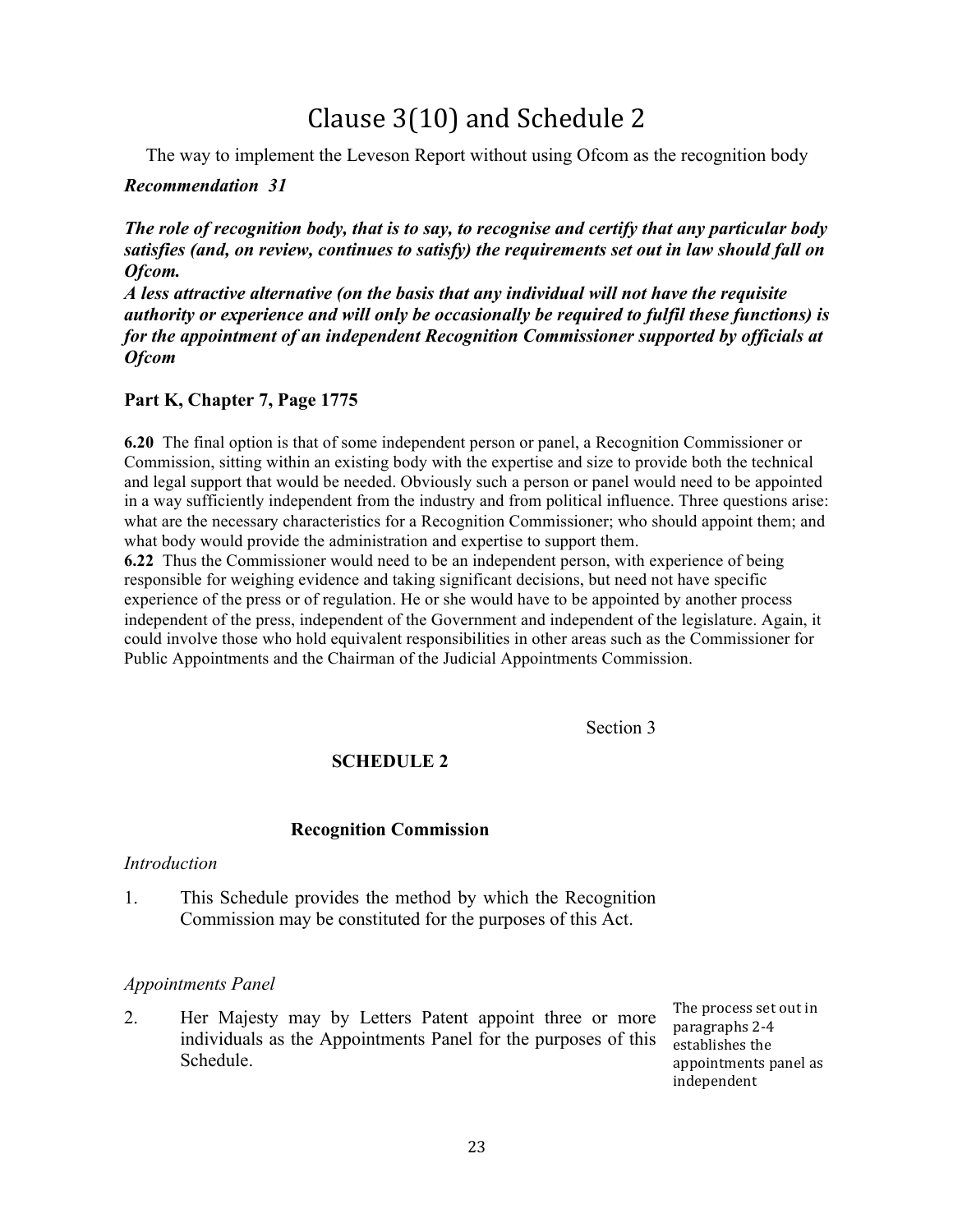- 3. An individual may be appointed only if he or she has consented to act and is—
	- (a) a present or former Civil Service Commissioner,
	- (b) a present or former holder of high judicial office (within the meaning of Part 3 of the Constitutional Reform Act  $2005$  – see s.60); or
	- (c) a person who in the opinion of those nominating them is suitable for appointment having regard to their reputation and experience and is independent of all political parties and all media organisations.
- 4. The Prime Minister must recommend Her Majesty to make an appointment under paragraph 2 if each of the individuals to be appointed has been nominated by —
	- (a) the Prime Minister,
	- (b) the Leader of the Opposition,
	- (c) the leader of the party with the third largest number of seats in the House of Commons,
	- (d) the convenor of the crossbench peers in the House of Lords, and
	- (e) the editors of at least 6 national newspapers
- 5. The Prime Minister may not recommend Her Majesty to make an appointment under paragraph 2 unless the condition in paragraph 4 is satisfied.
- 6. A member of the Appointments Panel may resign by notice in writing to the Prime Minister.
- 7. A member of the Appointments Panel is dismissed if Her Majesty revokes the Letters Patent of appointment; and—
	- (a) the Prime Minister must recommend Her Majesty to revoke a member's appointment if those listed within paragraph 4(a) to (e) request the Prime Minister to make a recommendation, and
	- (b) the Prime Minister may not recommend revocation unless paragraph (a) is satisfied.
- 8. If membership of the Appointments Panel falls below three, the

The process set out in paragraphs 4-8 ensures that the appointment of the appointments panel is itself a process with less political influence than any other because it requires the agreement of the political parties, the cross-bench peers leaders and the editors of 6 national newspapers. This guarantees that no party political or Government-influenced member of the appointments panel could be appointed.

The scheme gives a veto to the industry, albeit that a failure to appoint any appointments panel will result, under clause 3(10), in OfCom becoming the Recognition Commission.

Since the industry and many politicians are opposed to any involvement by Ofcom in the recognition process, this will encourage co-operation in the identification of truly independent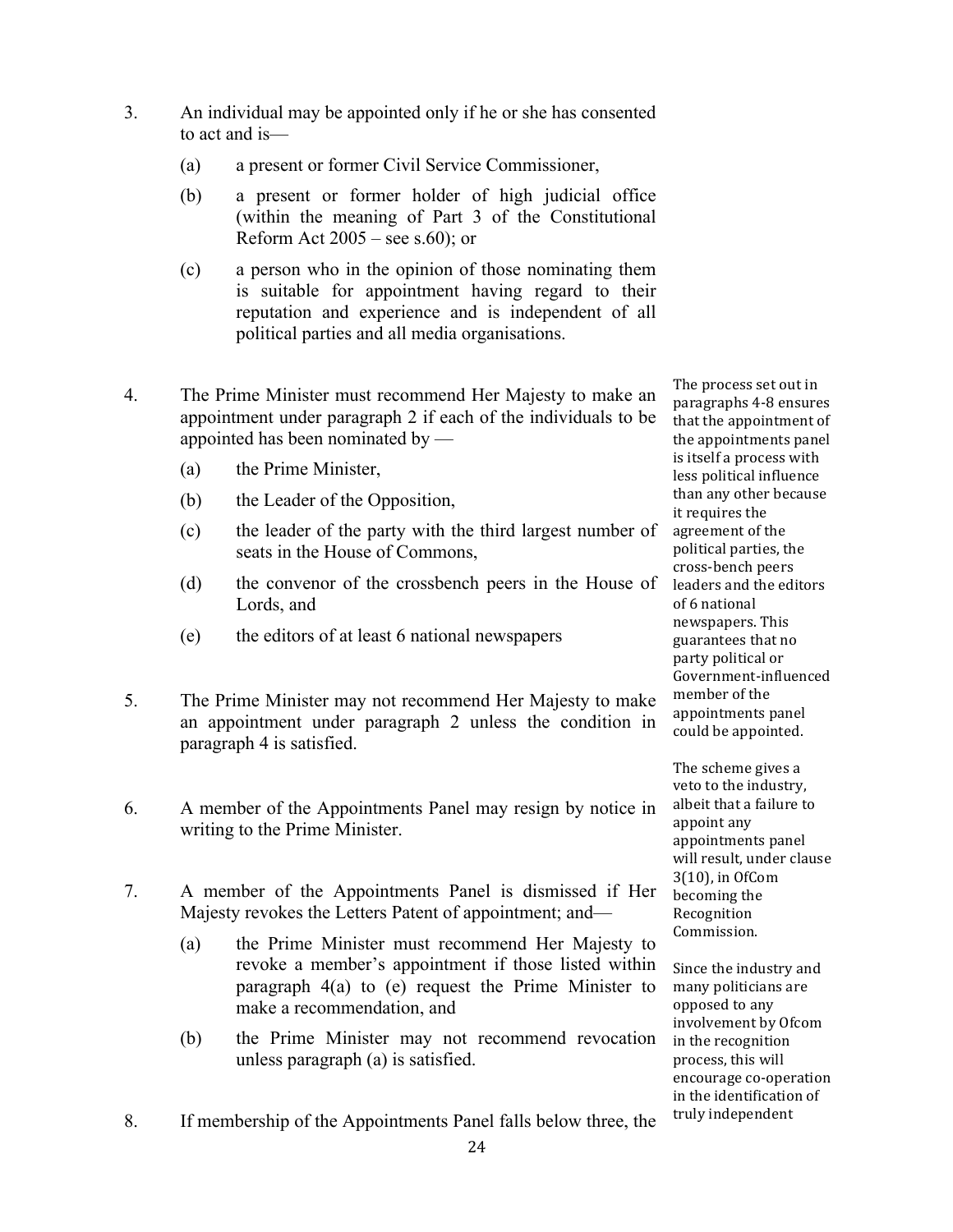Commission is (automatically) dissolved.

members of the Appointments Panel.

#### *Process for appointment of members of Recognition Commission*

- 9. The Appointments Panel must, within the period of three months beginning with the date of its constitution, lay before Parliament a draft scheme for the appointment by the Panel of members of the Recognition Commission.
- 10. In preparing a draft the Appointments Panel must aim to achieve a scheme which—
	- (a) ensures a fair, transparent, independent, and nondiscriminatory method of appointment, and
	- (b) reflects, so far as practicable or relevant, the systems used for making appointments to the Senior Civil Service.
- 11. The scheme must provide that an individual may not be appointed as a member of the Recognition Commission if the individual is or has ever been—
	- (a) a member of the House of Commons or any Minister of the Crown or any member of the House of the Lords or of any devolved Parliament or Assembly who, while a member, has been affiliated to any political party
	- (b) an editor, senior executive or director of a media organisation.
- 12. Before laying a draft the Appointments Panel must consult—
	- (a) each political party with at least one seat in the House of Commons,
	- (b) one or more bodies appearing to the Commission to be representative of the interests of media organisations,
	- (c) anyone else who has expressed a wish to be consulted, by notice in writing received by the Commission before the commencement of the consultation, and
	- (d) such other persons as the Commission deems appropriate.
- 13. If the draft is approved by resolution of each House of

Paragraphs 10-11 ensures that the Independent Appointments Panel appoint independent members to the Recognition Commission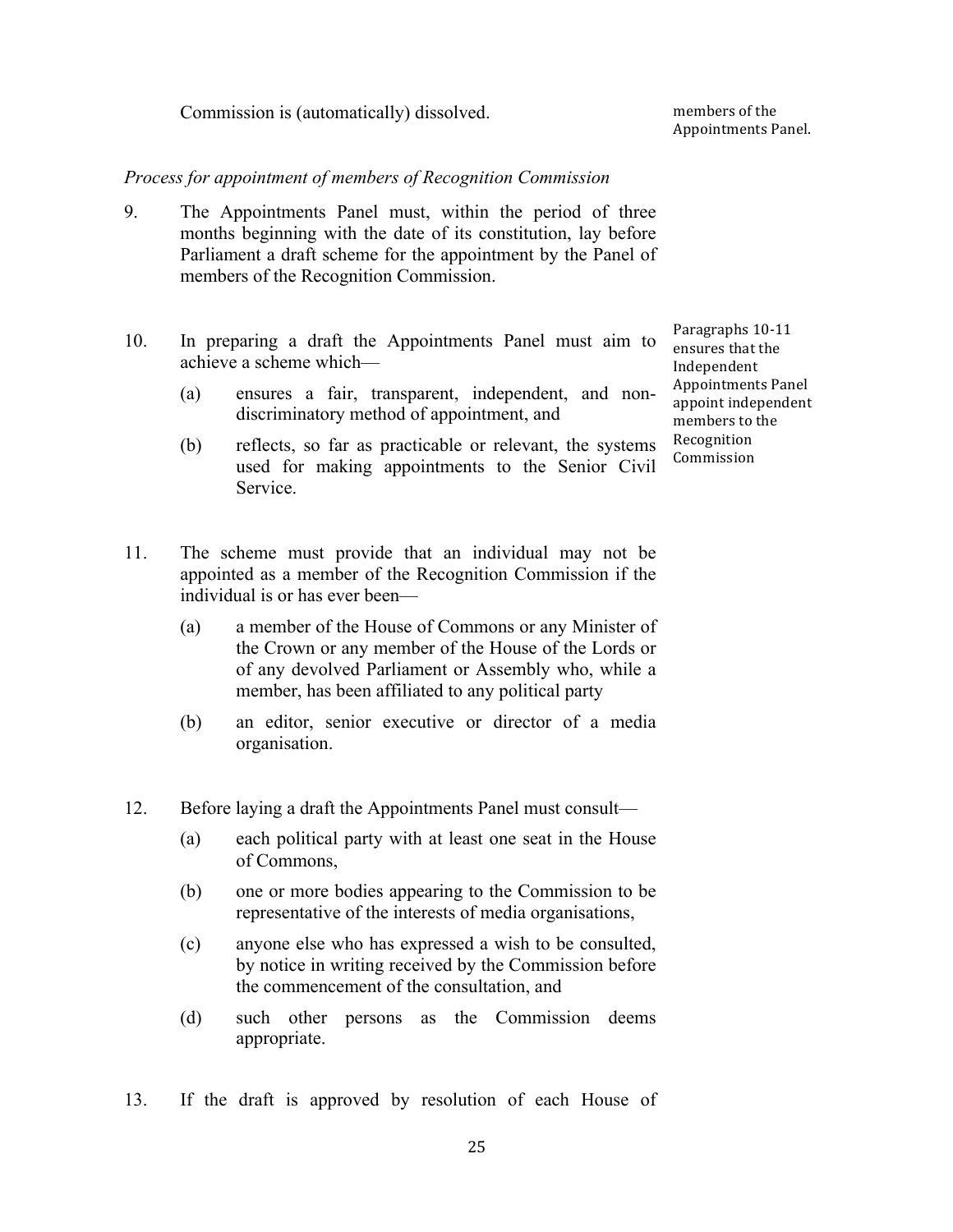Parliament, the scheme shall take effect.

- 14. If a draft is not approved, the Commission must prepare an alternative draft and lay it before Parliament as soon as is reasonably practicable.
- 15. The Appointments Panel may from time to time lay before Parliament a revised scheme; and paragraphs 12 to 14 shall apply.
- 16. The scheme prepared by the Appointments Panel must include provision for the resignation, retirement and dismissal of members of the Recognition Commission.

# *Money*

- 17. (1) The Treasury must within two months of Royal Assent set aside the sum of £5 million for the purposes of this paragraph.
	- (2) The sum set aside under subsection (1) is to be invested by the Treasury, and investment receipts are to be added to the capital and set aside for the purposes of this paragraph.
	- (3) The Appointment Panel and the Recognition Commission may apply to the Treasury for sums to be made available in respect of expenditure incurred or to be incurred by the Panel or the Commission.
	- (4) The Treasury shall grant applications under subparagraph (3).
	- (5) But if the Treasury are concerned about sums expended or to be expended, or the manner in which decisions about expenditure have been or are to be taken, or the methods of procurement adopted, the Treasury may refer the matter to, and comply with any directions given by, the Comptroller and Auditor General.
	- (6) The Appointments Panel and the Recognition Commission shall have regard to any guidance given to them by the Treasury in relation to—

Paragraph 17 provides that the Appointments Panel and the Recognition Commission are financially independent of the Government and the industry. It is envisaged that, as with other regulators, the general expenses of the Recognition Commission will be met out of fees paid by body or bodies applying for recognition. The £5m fund is intended to ensure that the Recognition Commission will always have working funds.